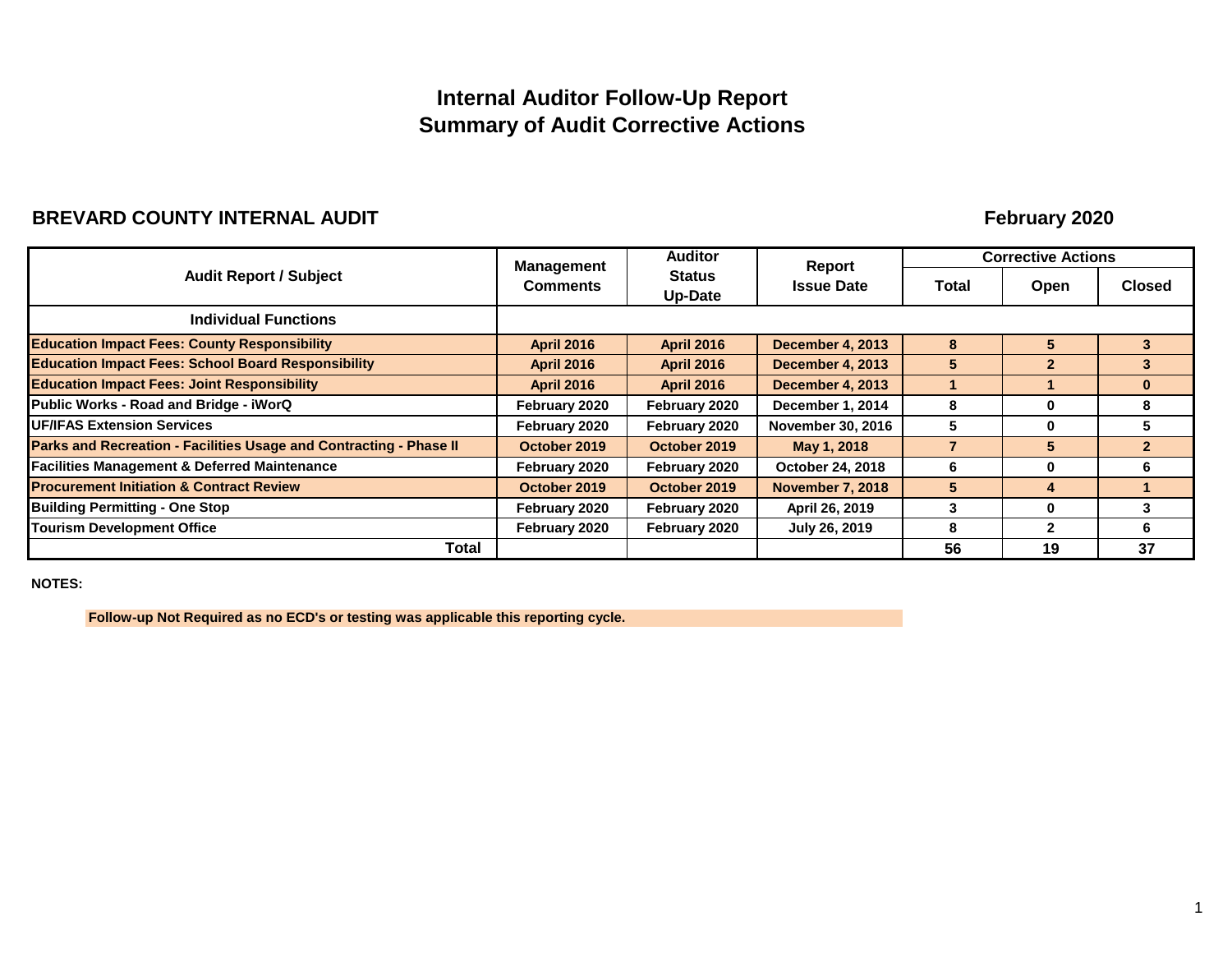# **BREVARD COUNTY INTERNAL AUDIT Report Issue Date: December 1, 2014**

### **FUNCTION: Public Works - Road and Bridge - iWorQ**

| <b>Risk</b>     | <b>Observation #5: iWorQ Equipment Rates</b>                                                                                                                                                                                                                                                                                                                                                                                                                                                                                                                                                                                                                                                                                                                                                                                                                                                                                                                                                                                                                    | <b>Management Comments</b><br>as of February 2020                                                              | <b>Auditor Comments</b><br>as of February 2020                                                                                                                                                                                                                                                                                                                | <b>Status</b> |
|-----------------|-----------------------------------------------------------------------------------------------------------------------------------------------------------------------------------------------------------------------------------------------------------------------------------------------------------------------------------------------------------------------------------------------------------------------------------------------------------------------------------------------------------------------------------------------------------------------------------------------------------------------------------------------------------------------------------------------------------------------------------------------------------------------------------------------------------------------------------------------------------------------------------------------------------------------------------------------------------------------------------------------------------------------------------------------------------------|----------------------------------------------------------------------------------------------------------------|---------------------------------------------------------------------------------------------------------------------------------------------------------------------------------------------------------------------------------------------------------------------------------------------------------------------------------------------------------------|---------------|
| <b>Moderate</b> | Through our discussion, walkthroughs and observations at each Area office, we noted that<br>equipment hourly rates within iWorQ can be changed by personnel entering the data.                                                                                                                                                                                                                                                                                                                                                                                                                                                                                                                                                                                                                                                                                                                                                                                                                                                                                  | All iWorQ Cost changes were processed using<br>the FEMA schedule of equipment rates, as of<br>August 15, 2019. | RSM agreed the complete listing of current<br>equipment rates in iWorQ to the current FEMA<br><b>Equipment Rates.</b>                                                                                                                                                                                                                                         | <b>Closed</b> |
|                 | Equipment rates are automatically applied in iWorQ based on the equipment's asset number. Each<br>piece of equipment is assigned a specific, Board approved, rate for tracking the hourly cost of<br>using the equipment. These hourly rates are also used for interdepartmental and external billing<br>calculations.<br>Although no exceptions between approved rates and rates charged were noted during our testing,<br>allowing users the ability to edit equipment costs can lead to improper, inaccurate, or unapproved<br>costs applied to Work Orders. This may affect calculations used in billings, as well as calculations<br>used to determine the operating costs of the Program.<br>We further noted through discussion with Program personnel that current equipment rates were<br>last approved approximately 10 years ago. As such, these rates may not accurately capture the<br>current costs of using and maintaining equipment, which in turn, may lead to insufficient recovery<br>of costs for interdepartmental and external billings. |                                                                                                                | To ensure iWorQ equipment rates are in active<br>status, RSM obtained the complete listing of<br>closed work orders from November 1, 2019, to<br>January 31, 2020. We randomly selected ten (10)<br>closed work orders and agreed the equipment<br>rates charged to the latest FEMA Equipment<br>Rates, without exception. This item is considered<br>closed. |               |
|                 | <b>Auditor Recommendation</b>                                                                                                                                                                                                                                                                                                                                                                                                                                                                                                                                                                                                                                                                                                                                                                                                                                                                                                                                                                                                                                   | ECD:                                                                                                           | <b>Testing Date:</b>                                                                                                                                                                                                                                                                                                                                          |               |
|                 | We recommend the equipment rates field be locked during the data entry process to prevent<br>inadvertent changes or manipulation to the rates. Only authorized personnel should have access<br>to edit costs within iWorQ.<br>We further recommend the Program re-evaluate the current equipment costs for reasonableness,<br>and assess if the rates accurately capture the costs of usage and maintenance. The Program may<br>consider using rates listed in the AED Green Book as a baseline standard for the evaluation. The<br>AED Green Book is an annual publication of nationally averaged equipment rental rates (by<br>manufacturer / model) and is widely considered as the industry standard for equipment rates.<br>The Program may also consider implementing a policy to evaluate costs on a recurring (e.g.,<br>biannual) basis.                                                                                                                                                                                                                | Closed.                                                                                                        | Closed.                                                                                                                                                                                                                                                                                                                                                       |               |

**Open/Closed**

**= On schedule to complete ECDs**

**= Missed ECD (1st time), planned to complete in next 3 month review**

**= Missed ECD (2nd time or over 3 months for revised ECD)**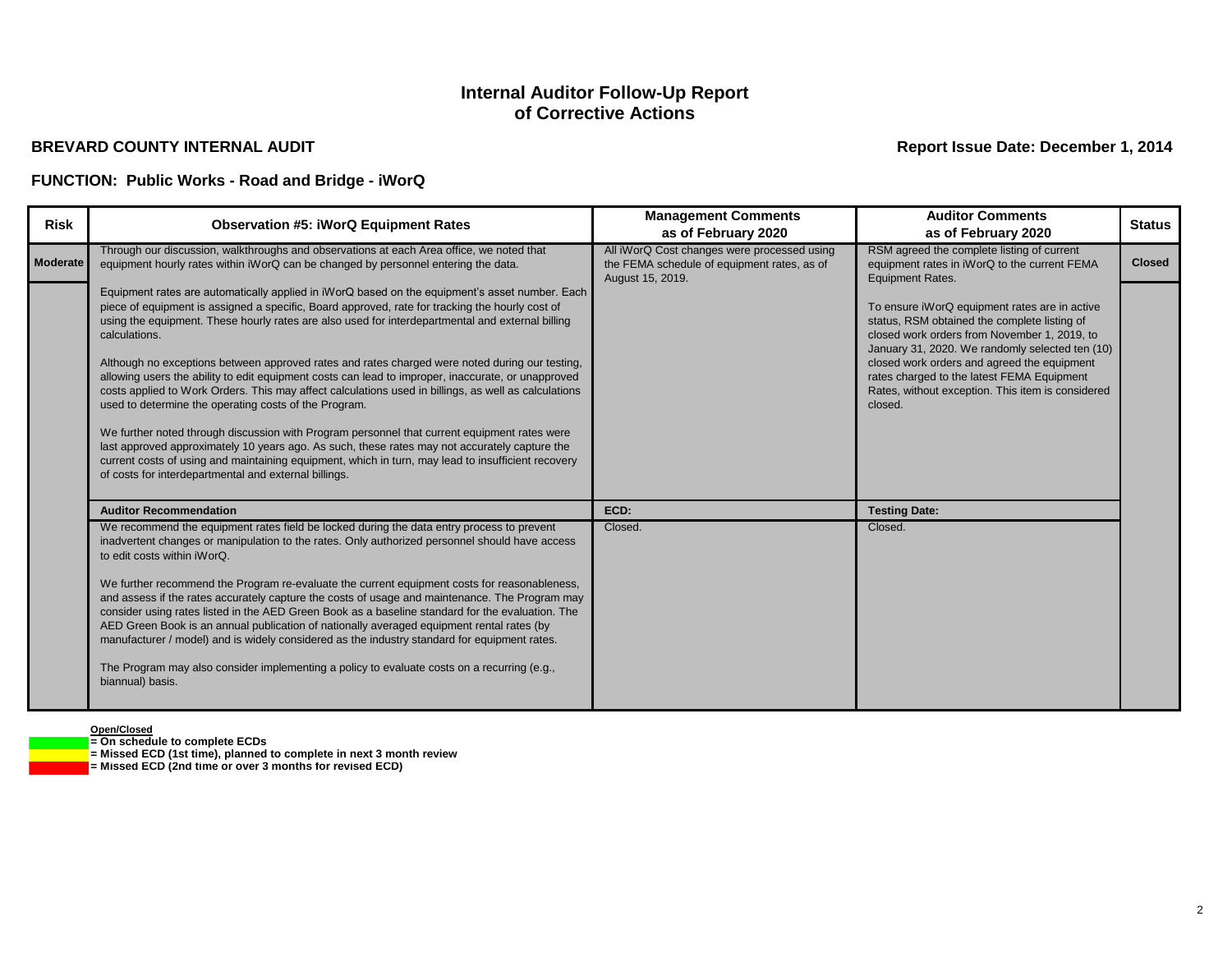# **BREVARD COUNTY INTERNAL AUDIT Report Issue Date: November 30, 2016**

#### **FUNCTION: UF/IFAS Extension Services**

| <b>Risk</b>     | <b>Observation #4: Purchase and Invoice Approvals</b>                                                                                                                                                                                                                                                                                                                                                                                                                                                                                                                                                                | <b>Management Comments</b><br>as of February 2020                                                                                                                                                                                                                                          | <b>Auditor Comments</b><br>as of February 2020                                                                                                                                                                                                                                                                                                                                                                                                                                                                                                                                                                                                                                                                       | <b>Status</b> |
|-----------------|----------------------------------------------------------------------------------------------------------------------------------------------------------------------------------------------------------------------------------------------------------------------------------------------------------------------------------------------------------------------------------------------------------------------------------------------------------------------------------------------------------------------------------------------------------------------------------------------------------------------|--------------------------------------------------------------------------------------------------------------------------------------------------------------------------------------------------------------------------------------------------------------------------------------------|----------------------------------------------------------------------------------------------------------------------------------------------------------------------------------------------------------------------------------------------------------------------------------------------------------------------------------------------------------------------------------------------------------------------------------------------------------------------------------------------------------------------------------------------------------------------------------------------------------------------------------------------------------------------------------------------------------------------|---------------|
| <b>Moderate</b> | In the absence of documented procedures for the purchase and approval of program goods and<br>services that are secured outside of the County Finance process, the Extension office's informal<br>process for expenditures is to have a check requisition approved by the CED, and then the checks<br>written and signed as authorized by the bank signatories.<br>We tested a sample of 60 expenditures from the various program accounts, noting the following<br>exceptions:<br>• 3 of 60 items did not have a check requisition attached.<br>• 4 of 60 items did not have CED approval of the check requisition. | Items purchased outside of the County Finance<br>process are done by issuing a requisition for<br>purchase approval by the Director. A requisition<br>should be obtained prior to purchase.<br>Transactions processed through UF accounts are<br>reviewed directly by UF prior to payment. | RSM noted that the 4-H Foundation account and<br>Brevard County Cocoa account are no longer in<br>existence. We verified that there are no<br>outstanding checks. All transactions except those<br>performed by the 4-H Association are processed<br>through County Finance or UF. That process was<br>previously tested with no exceptions.<br>RSM obtained the complete population of<br>disbursements processed within the 4-H<br>Association account from October 1, 2018 -<br>December 31, 2019. We sampled twenty (20)<br>disbursements and verified that each was<br>properly supported, reviewed and approved in<br>accordance with management's delegation of<br>authority. This item is considered closed. | <b>Closed</b> |
|                 | <b>Auditor Recommendation</b>                                                                                                                                                                                                                                                                                                                                                                                                                                                                                                                                                                                        | ECD:                                                                                                                                                                                                                                                                                       | <b>Testing Date:</b>                                                                                                                                                                                                                                                                                                                                                                                                                                                                                                                                                                                                                                                                                                 |               |
|                 | The UF/IFAS Extension Service should develop a procedure for the pre-approval, purchase and<br>payment of programmatic goods and services, and then adhere to its compliance. This would<br>include obtaining pre-approval for purchases, or purchases in accordance with a pre-determined<br>budget, as well as approval for the payment of such items.<br>See also other observations related to check signing, segregation of duties and periodic financial<br>reporting                                                                                                                                          | Closed.                                                                                                                                                                                                                                                                                    | Closed.                                                                                                                                                                                                                                                                                                                                                                                                                                                                                                                                                                                                                                                                                                              |               |

#### **Open/Closed**

**= On schedule to complete ECDs**

**= Missed ECD (1st time), planned to complete in next 3 month review**

**= Missed ECD (2nd time or over 3 months for revised ECD)**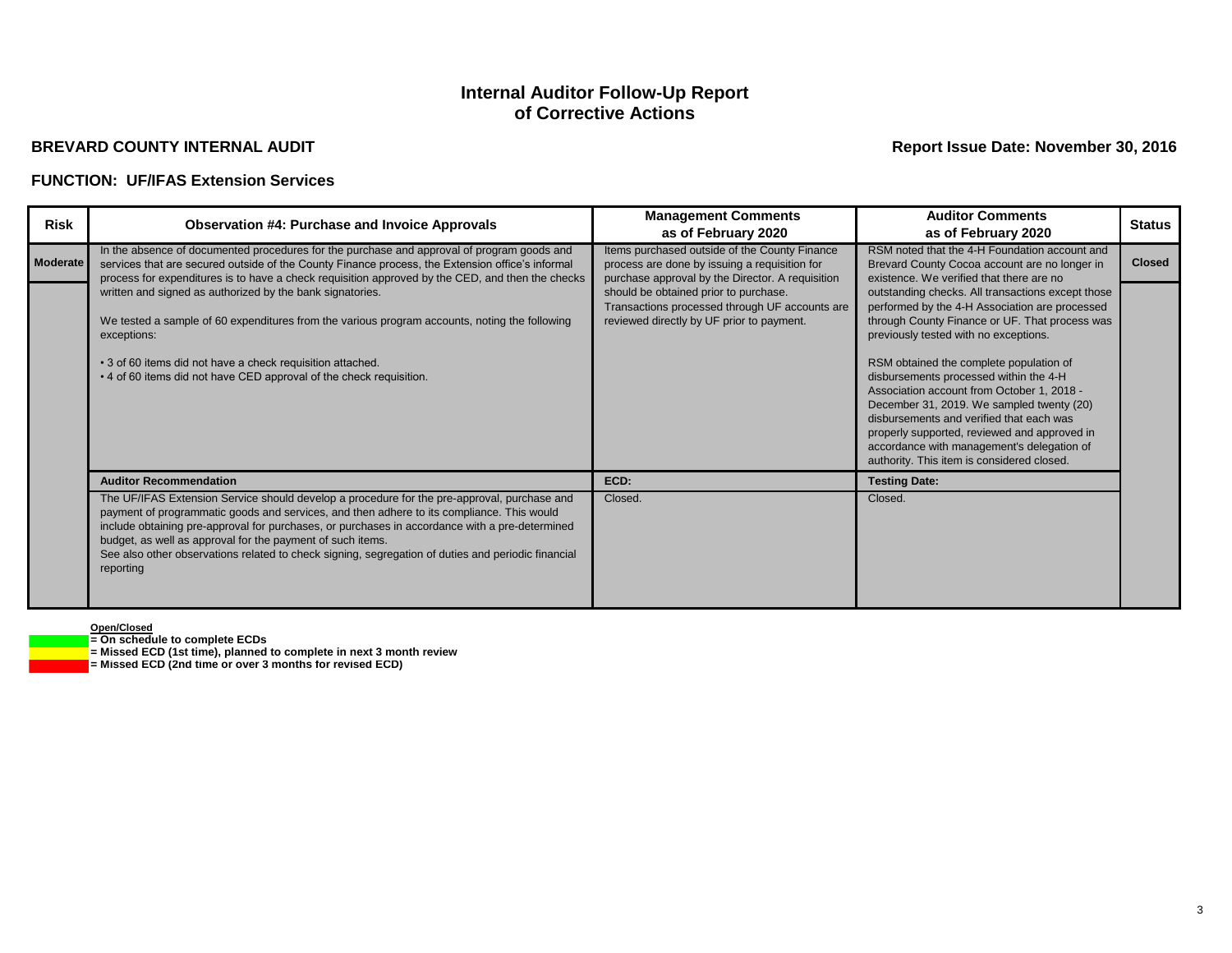# **BREVARD COUNTY INTERNAL AUDIT Report Issue Date: October 24, 2018**

| <b>Risk</b> | <b>Observation #1: Building Needs Assessment</b>                                                                                                                                                                                                                                                                                                                                                                                                                                                                                                                                                                                                                                                                                                                                                                                                                                                                                                                                                   | <b>Management Comments</b><br>as of December 2019                                                                                      | <b>Auditor Comments</b><br>as of January 2020                                                                                                                                                                                                                                                                                                | <b>Status</b> |
|-------------|----------------------------------------------------------------------------------------------------------------------------------------------------------------------------------------------------------------------------------------------------------------------------------------------------------------------------------------------------------------------------------------------------------------------------------------------------------------------------------------------------------------------------------------------------------------------------------------------------------------------------------------------------------------------------------------------------------------------------------------------------------------------------------------------------------------------------------------------------------------------------------------------------------------------------------------------------------------------------------------------------|----------------------------------------------------------------------------------------------------------------------------------------|----------------------------------------------------------------------------------------------------------------------------------------------------------------------------------------------------------------------------------------------------------------------------------------------------------------------------------------------|---------------|
| High        | Facilities Maintenance has historically relied upon long-term employees who had an understanding<br>of the conditions of County-owned buildings, for which Facilities Maintenance is the custodian, for<br>planning and critical needs assessment and for planning and tracking deferred maintenance.                                                                                                                                                                                                                                                                                                                                                                                                                                                                                                                                                                                                                                                                                              | Facilities has refined/improved the<br>comprehensive, countywide building assessment<br>program. We will continue to make improvements | We obtained and reviewed three recent building<br>needs assessments noting that management has<br>refined the process providing for a more                                                                                                                                                                                                   | <b>Closed</b> |
|             | Facilities Management is refining their process for a more comprehensive building assessment that<br>will identify, assess, and document the condition, necessary maintenance procedures, estimated<br>replacement value, and life expectancy of major building components and systems. The Facilities<br>Department is using an APPA publication, The Facilities Audit, as a resource and guide. This<br>process will be the basis for future planning, budgeting, and capital renewal priorities for the<br>County-owned buildings for which Facilities Maintenance is the custodian.<br>However, for County-owned buildings, for which the Facilities Maintenance is not the custodian, it<br>is left to the discretion of the respective County Departments responsible for these buildings/sites<br>(e.g. Libraries, Fire Rescue, Parks and Recreation) to develop their own or request Facilities<br>Maintenance management to develop an unfunded capital and/or critical needs assessment. | to the data collecting process.                                                                                                        | comprehensive, countywide buildings/sites needs<br>assessments for use in long-term and strategic<br>capital and deferred maintenance planning.<br>Additionally, we noted that the respective<br>assessments identify the unfunded capital needs<br>and provide a prioritized list of the critical needs.<br>This item is considered closed. |               |
|             | <b>Auditor Recommendation</b>                                                                                                                                                                                                                                                                                                                                                                                                                                                                                                                                                                                                                                                                                                                                                                                                                                                                                                                                                                      | ECD:                                                                                                                                   | <b>Testing Date:</b>                                                                                                                                                                                                                                                                                                                         |               |
|             | We recommend that Facilities Management refine their process to provide for a more<br>comprehensive, countywide buildings/sites needs assessments for use in long-term and strategic<br>capital and deferred maintenance planning. The capital needs assessment should identify the<br>unfunded capital needs and a prioritized list of the critical needs.<br>Without a skilled assessment of all County-owned buildings, it will be difficult to plan, budget and<br>prioritize capital renewal needs for all the County-owned buildings.                                                                                                                                                                                                                                                                                                                                                                                                                                                        | Closed.                                                                                                                                | Closed.                                                                                                                                                                                                                                                                                                                                      |               |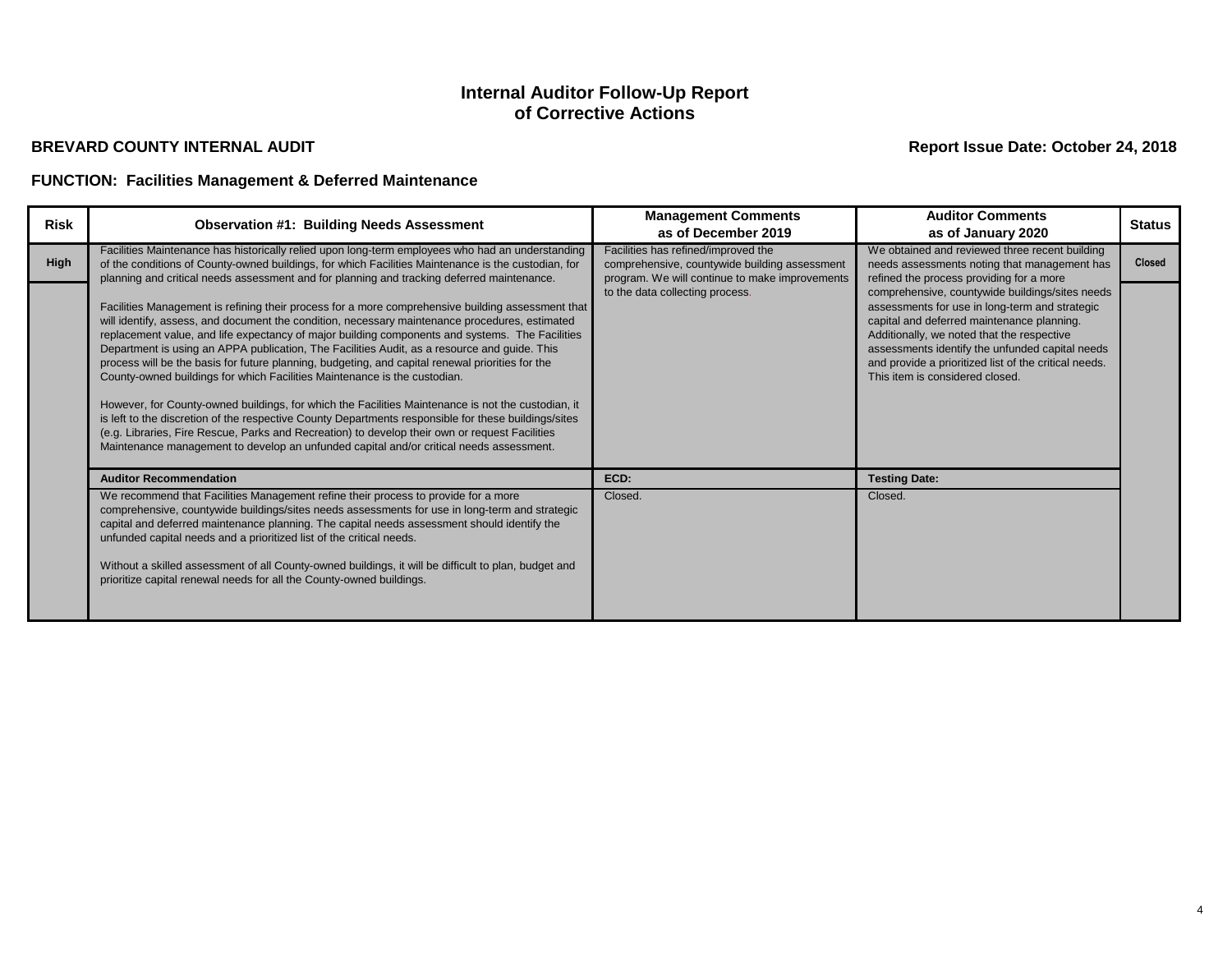# **BREVARD COUNTY INTERNAL AUDIT Report Issue Date: October 24, 2018**

| <b>Risk</b> | <b>Observation #2: Preventative Maintenance Strategy/Plans</b>                                                                                                                                                                                                                                                                                                                                                                   | <b>Management Comments</b><br>as of December 2019                                                                                                                                                                                                                                                                                                                                                                 | <b>Auditor Comments</b><br>as of January 2020                                                                                                                                                                                                                                                                 | <b>Status</b> |
|-------------|----------------------------------------------------------------------------------------------------------------------------------------------------------------------------------------------------------------------------------------------------------------------------------------------------------------------------------------------------------------------------------------------------------------------------------|-------------------------------------------------------------------------------------------------------------------------------------------------------------------------------------------------------------------------------------------------------------------------------------------------------------------------------------------------------------------------------------------------------------------|---------------------------------------------------------------------------------------------------------------------------------------------------------------------------------------------------------------------------------------------------------------------------------------------------------------|---------------|
| Moderate    | Historically, 60% of all Facilities work orders are for unplanned maintenance.<br>We noted that maintenance plans have been established over a long period based on International<br>Facility Management Association (IFMA) maintenance standards. However, there is no formal<br>process in place to assess, refine or improve existing maintenance plans.                                                                      | With the assistance of the County's SAP<br>Consultant Facilities successfully revised all 400+<br>maintenance plans in SAP. Additional<br>maintenance plans were added after analysis with<br>Shop supervisors. As of January 2019 all PM's<br>are generating on time, whether quarterly, semi-<br>annually or annually. Additionally we have<br>implemented the use of a PM Checklist for all<br>HVAC equipment. | We obtained and reviewed documentation from<br>the County's SAP consultant and preventative<br>maintenance documentation provided by Facilities<br>management as evidence that management<br>reassessed the preventative maintenance plans<br>and added some new plans. This item is<br>considered is closed. | <b>Closed</b> |
|             | <b>Auditor Recommendation</b>                                                                                                                                                                                                                                                                                                                                                                                                    | ECD:                                                                                                                                                                                                                                                                                                                                                                                                              | <b>Testing Date:</b>                                                                                                                                                                                                                                                                                          |               |
|             | We recommend Facilities Management establish a formal process to periodically reassess<br>preventive maintenance (PM) plans and identify additional components that would benefit from<br>inclusion in the preventive maintenance program.<br>An effective preventive maintenance program is scheduled maintenance that is performed to<br>extend the life of the systems/equipment and to help predict and/or prevent failures. | Closed.                                                                                                                                                                                                                                                                                                                                                                                                           | Closed.                                                                                                                                                                                                                                                                                                       |               |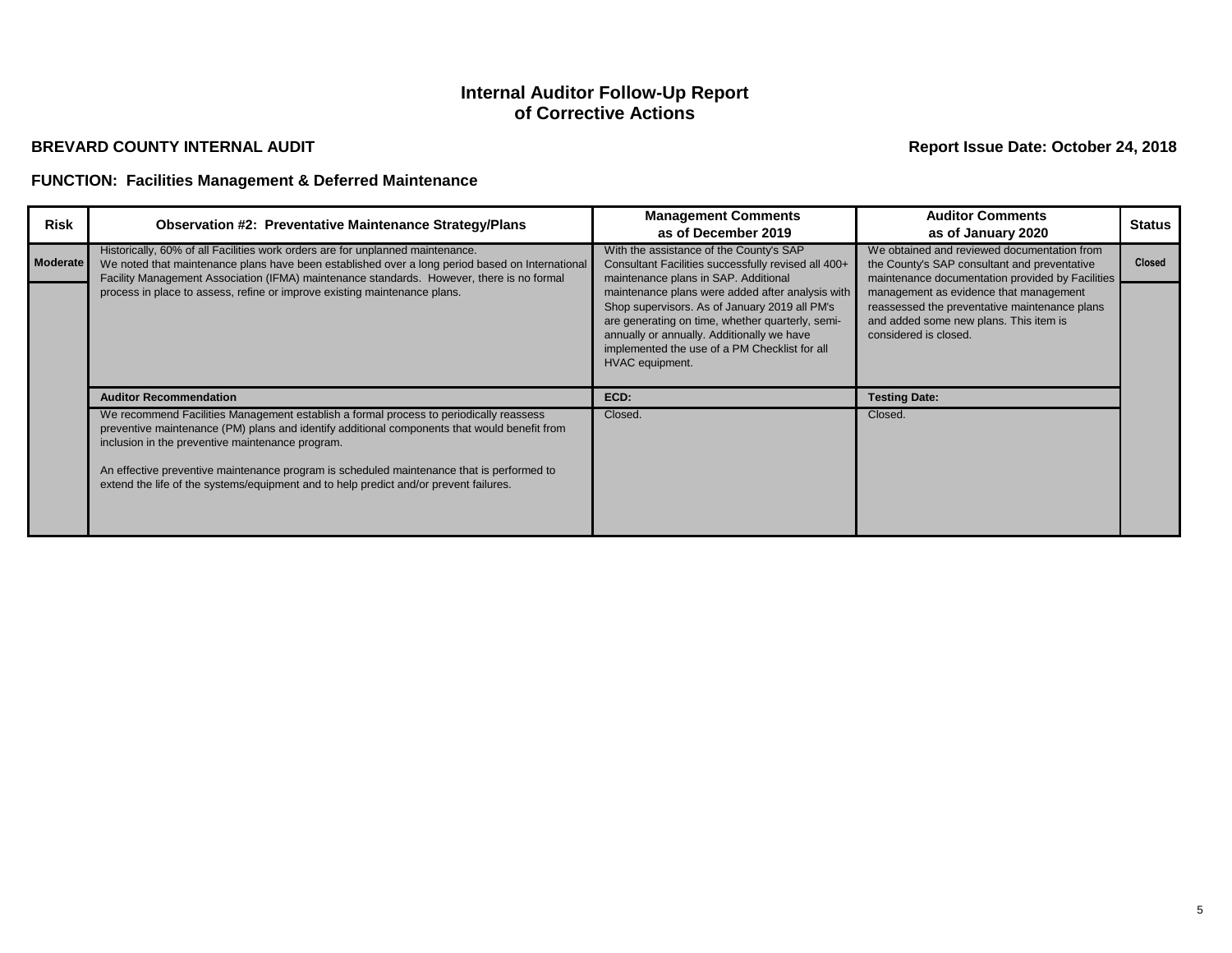# **BREVARD COUNTY INTERNAL AUDIT Report Issue Date: October 24, 2018**

| <b>Risk</b> | <b>Observation #3: Preventive Maintenance Scheduling</b>                                                                                                                                                                                                                                                                                                                                                                                                                                                                                                                                                                                                                                           | <b>Management Comments</b><br>as of December 2019                                                                                          | <b>Auditor Comments</b><br>as of January 2020                                                                                                                                 | <b>Status</b> |
|-------------|----------------------------------------------------------------------------------------------------------------------------------------------------------------------------------------------------------------------------------------------------------------------------------------------------------------------------------------------------------------------------------------------------------------------------------------------------------------------------------------------------------------------------------------------------------------------------------------------------------------------------------------------------------------------------------------------------|--------------------------------------------------------------------------------------------------------------------------------------------|-------------------------------------------------------------------------------------------------------------------------------------------------------------------------------|---------------|
| Moderate    | Preventive Maintenance work orders automatically generate on established schedules (from the<br>associated preventive maintenance plan).                                                                                                                                                                                                                                                                                                                                                                                                                                                                                                                                                           | With the assistance of the County's SAP<br>Consultant, Facilities successfully revised all<br>400+ maintenance plans in SAP. As of January | a. We obtained and reviewed example emails<br>generated by the IT Help Desk sent to the<br>Facilities SAP Super User indicating a change in                                   | <b>Closed</b> |
|             | If there is missing or old data attached to the maintenance plan, then it does not automatically<br>generate work orders. Each maintenance plan is associated with a partner - the party responsible<br>for maintenance at the respective building/site. If the partner on the maintenance plan is not a<br>current employee, then SAP will not automatically generate the work orders.                                                                                                                                                                                                                                                                                                            | 2019 all PM's are generating on time, whether<br>quarterly, semi-annually or annually.<br>a. IT/SAP cannot automatically identify changes  | the partner or user responsible for the new<br>preventative maintenance plan partner.<br>b. We obtained and reviewed the 2019                                                 |               |
|             | Partner information for each maintenance plan is manually updated when there is staff turnover.<br>Often, Facilities Management is not aware of staff turnover at other departments and partner data<br>is not updated.                                                                                                                                                                                                                                                                                                                                                                                                                                                                            | in the status of a partner; however, the IT Help<br>Desk now emails the Facilities SAP Super User<br>when new user roles are requested.    | termination list in the Facilities Department files<br>through mid-November that listed terminations by<br>pay-period.                                                        |               |
|             | If preventive maintenance work orders are not generated, then preventive maintenance may not<br>occur and maintenance and repair costs will rise.                                                                                                                                                                                                                                                                                                                                                                                                                                                                                                                                                  | b. Facilities also receives County Termination<br>Lists from Human Resources per pay period.                                               | The processes / controls put in place by Facilities<br>management sufficiently address the<br>observations and auditor recommendations.<br>These items are considered closed. |               |
|             | <b>Auditor Recommendation</b>                                                                                                                                                                                                                                                                                                                                                                                                                                                                                                                                                                                                                                                                      | ECD:                                                                                                                                       | <b>Testing Date:</b>                                                                                                                                                          |               |
|             | We recommend that Facilities Management perform the following:<br>a. Periodically circulate reminders to County Departments regarding the need to update Facilities<br>Maintenance for any changes to their respective maintenance plan partner (i.e. the party<br>responsible for maintenance at the respective building/site).<br>b. Work with Information Technology Management to determine whether the SAP Work Order<br>module can be configured to automatically identify any changes in the status of the partner(s)<br>assigned to the respective preventative maintenance plan(s) that would require the respective<br>Department to assign a new preventative maintenance plan partner. | Closed.                                                                                                                                    | Closed.                                                                                                                                                                       |               |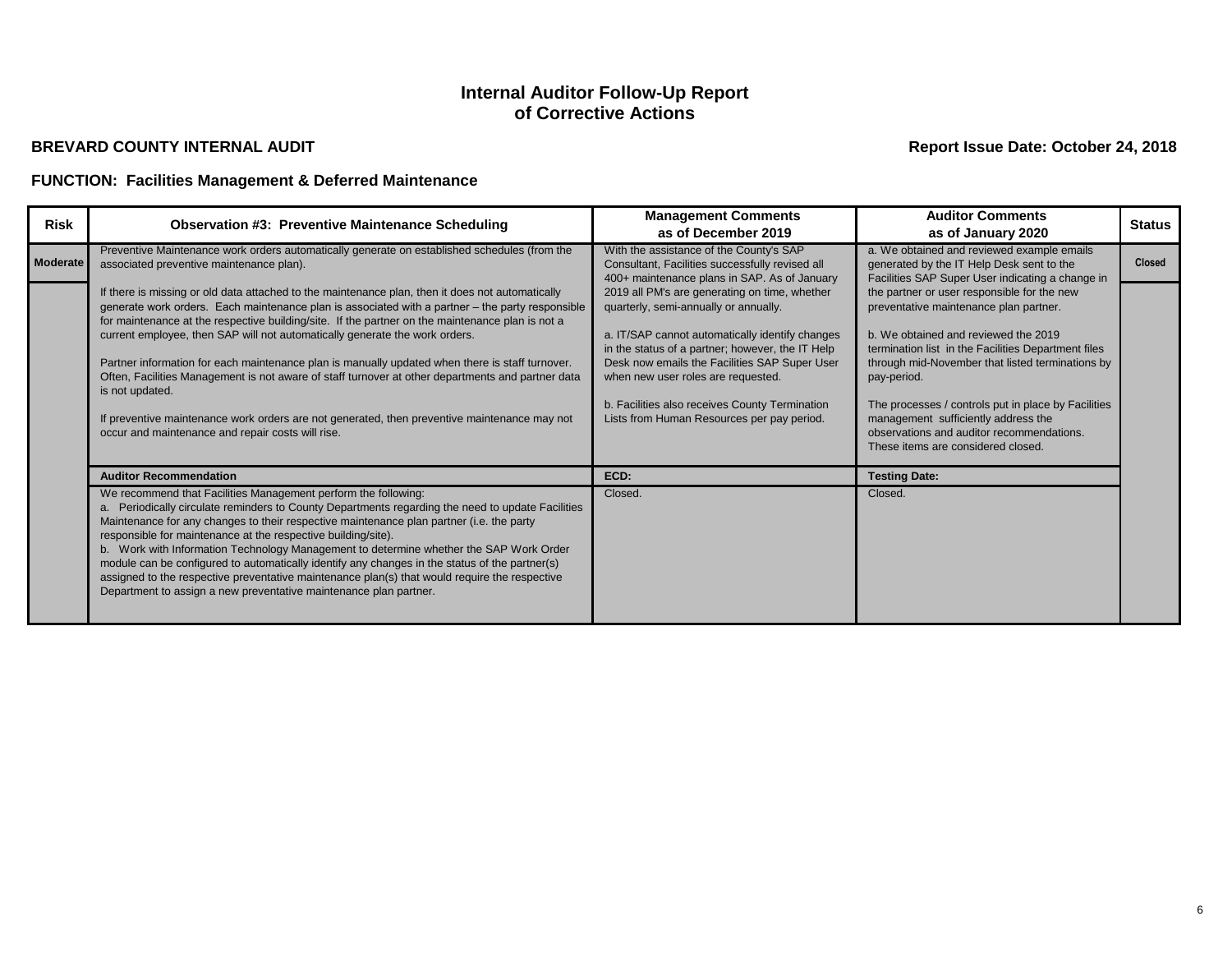# **BREVARD COUNTY INTERNAL AUDIT Report Issue Date: October 24, 2018**

| <b>Risk</b>     | <b>Observation #4: Work Order Timeliness, Acceptance &amp; Access</b>                                                                                                                                                                                                                                                                                                                                                                                                                                                                                                                                                                                                                                                                                                                                                                                                                                                                                                                                                                                                                                                                                                                                                                                                                                                                                                                                                                                                                                                                                                                                                                                                                                                                                                                                                                                                                                 | <b>Management Comments</b><br>as of December 2019                                                                                                                                                                                                                                                                                                                                                                                                                                                                                                                                                                                                                                                             | <b>Auditor Comments</b><br>as of January 2020                                                                                                                                                                                                                                                                                                                                                                                                                                                                                                                                                                                                                                                                                                                                                                                                                                                                                                                                                                                                                                                   | <b>Status</b> |
|-----------------|-------------------------------------------------------------------------------------------------------------------------------------------------------------------------------------------------------------------------------------------------------------------------------------------------------------------------------------------------------------------------------------------------------------------------------------------------------------------------------------------------------------------------------------------------------------------------------------------------------------------------------------------------------------------------------------------------------------------------------------------------------------------------------------------------------------------------------------------------------------------------------------------------------------------------------------------------------------------------------------------------------------------------------------------------------------------------------------------------------------------------------------------------------------------------------------------------------------------------------------------------------------------------------------------------------------------------------------------------------------------------------------------------------------------------------------------------------------------------------------------------------------------------------------------------------------------------------------------------------------------------------------------------------------------------------------------------------------------------------------------------------------------------------------------------------------------------------------------------------------------------------------------------------|---------------------------------------------------------------------------------------------------------------------------------------------------------------------------------------------------------------------------------------------------------------------------------------------------------------------------------------------------------------------------------------------------------------------------------------------------------------------------------------------------------------------------------------------------------------------------------------------------------------------------------------------------------------------------------------------------------------|-------------------------------------------------------------------------------------------------------------------------------------------------------------------------------------------------------------------------------------------------------------------------------------------------------------------------------------------------------------------------------------------------------------------------------------------------------------------------------------------------------------------------------------------------------------------------------------------------------------------------------------------------------------------------------------------------------------------------------------------------------------------------------------------------------------------------------------------------------------------------------------------------------------------------------------------------------------------------------------------------------------------------------------------------------------------------------------------------|---------------|
| <b>Moderate</b> | Our analytical review of open work orders as of 8/31/18 revealed that 34% of work orders were<br>less than 30 days old, 29% were 60-90 days old and 17% were older than 90 days (see Open<br>Work Orders Aging chart in Background section above).<br>In our work order testing, we noted work orders took an average of 76 days from creation to TECO<br>[technically complete] (not including preventive maintenance) and 35 days from TECO to Close (all<br>work orders).<br>Work orders that are open for an extended period may:<br>. Indicate that the work is not completed efficiently or in order of receipt.<br>• Make it more difficult to assess the work order backlog and issues that are preventing work order<br>completion and timely billing.<br>. Increase the time for payment of billable labor.<br>During our analytical review of the work order population, we noted 24 work orders that were<br>incorrectly prioritized. These preventive and planned maintenance tasks were assigned a different<br>priority due to error or not consistently using preventive maintenance plans.<br>Customer sign-off on work orders was obtained for billable work orders, but not for the non-billable<br>work orders. Facilities Management does not require sign-off by customers for non-billable work<br>orders because they are more aware of the problems that may exist at the buildings they manage<br>and the work orders are reviewed and closed by the respective supervisor. However, Article V<br>expenditures (primarily courthouses) generate significant work orders and Facilities Management<br>indicated that obtaining customer acceptance of work would be useful.<br>In our review of SAP access to transactions that create and modify work orders, we identified<br>various users that were not part of Facilities or related activities or had been terminated. | a. Shops continue to TECO all Work Orders<br>when "work is complete". TECO to Business<br>Complete Work Orders are now settled and<br>closed monthly with the exception of those having<br>stock or credit card purchases or awaiting transfer<br>of time in CATs. Finance timeline for posting this<br>information is about 2 months.<br>b. A 30-60-90 day report of open Work Orders is<br>emailed to all Shop supervisors on a Quarterly<br>basis as of January 2019.<br>c. The new recommended procedure for obtaining<br>customer sign-off on non-billable Article V Work<br>Orders continues. With changes in Supervisors,<br>we are readdressing this procedure to ensure all<br>Shops are consistent. | a. We noted that according to Facilities<br>management these guidelines are communicated<br>to the respective shop supervisors on a regular<br>basis on a monthly basis by the Operations<br>Manager and formally on a quarterly basis via the<br>30-60-90 days report of open Work Orders (See<br>b. below). This item is considered closed.<br>b. We obtained emails and the attached 30-60-90<br>day aging reports of Open Work Orders noting<br>these reports were provided to the various shop<br>supervisors / locations on a quarterly basis for<br>January 2019 through November 2019 (period of<br>testing). This item is considered closed.<br>c. We selected a sample of non-billable Article V<br>work orders one from each courthouse, noting<br>each one was signed by the respective customer.<br>Although management indicates that they are<br>working toward a more consistent application of<br>this procedure given changes in supervisors, this<br>item is considered closed given that this<br>recommended procedure has been implemented<br>as evidenced by our testing. | <b>Closed</b> |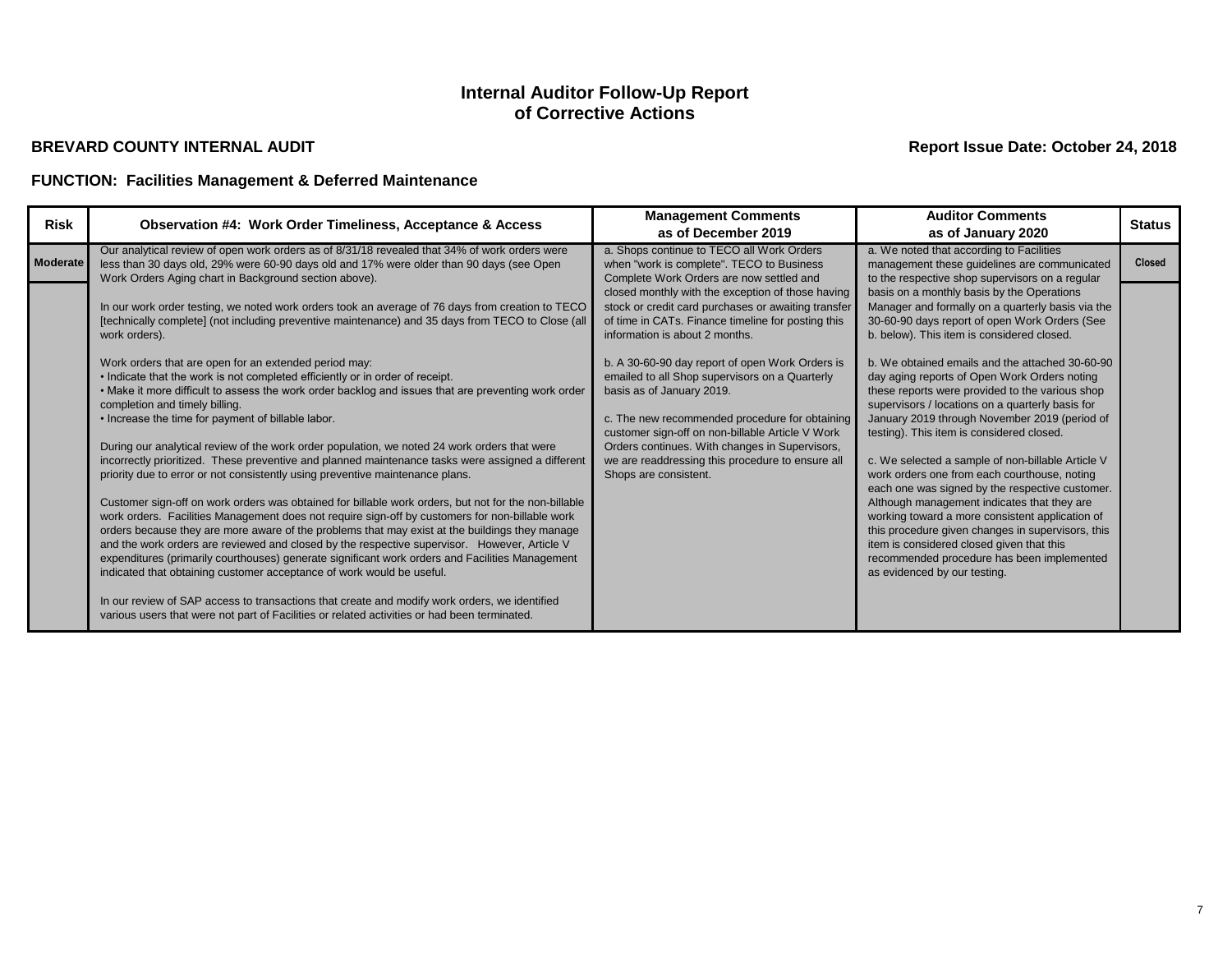# **BREVARD COUNTY INTERNAL AUDIT Report Issue Date: October 24, 2018**

| <b>Risk</b>     | Observation #4: Work Order Timeliness, Acceptance & Access - cont'd.                                                                                                                                                                | <b>Management Comments</b><br>as of December 2019                                                                                                                                                                                                           | <b>Auditor Comments</b><br>as of January 2020                                                                                                                                                        | <b>Status</b> |
|-----------------|-------------------------------------------------------------------------------------------------------------------------------------------------------------------------------------------------------------------------------------|-------------------------------------------------------------------------------------------------------------------------------------------------------------------------------------------------------------------------------------------------------------|------------------------------------------------------------------------------------------------------------------------------------------------------------------------------------------------------|---------------|
| <b>Moderate</b> |                                                                                                                                                                                                                                     | d. IT Help Desk generates an email to Facilities<br>when new users are requesting access to the<br>Plant Maintenance module. These are approved                                                                                                             | d. We obtained and reviewed example emails<br>generated by the IT Help Desk sent to the<br>Facilities SAP Super User requesting access for                                                           | <b>Closed</b> |
|                 |                                                                                                                                                                                                                                     | or not approved by the Support Services Manager<br>(also the Super User for the PM module).<br>Additionally, The Termination Report that                                                                                                                    | approval by Facilities Support Services Manager.<br>Additionally, we verified that the IT Department                                                                                                 |               |
|                 |                                                                                                                                                                                                                                     | Facilities receives is also sent to the IT<br>Department. In speaking with them they receive a                                                                                                                                                              | receives the same daily Termination Report.<br>Whether the employee is terminated or                                                                                                                 |               |
|                 |                                                                                                                                                                                                                                     | report "daily" of employees who are terminated or<br>transferred to another Department. Whether<br>terminated or transferred their SAP roles are<br>deleted and it is up to the receiving Department to<br>request user roles on behalf of that Department. | transferred, the IT Department deletes their SAP<br>roles; it is up to the respective receiving<br>Department to request user roles on behalf of that<br>Department. This item is considered closed. |               |
|                 |                                                                                                                                                                                                                                     |                                                                                                                                                                                                                                                             |                                                                                                                                                                                                      |               |
|                 | <b>Auditor Recommendation</b>                                                                                                                                                                                                       | ECD:                                                                                                                                                                                                                                                        | <b>Testing Date:</b>                                                                                                                                                                                 |               |
|                 | We recommend that Facilities Management perform the following:                                                                                                                                                                      | a. Closed.<br>b. Closed.                                                                                                                                                                                                                                    | a. Closed.<br>b. Closed.                                                                                                                                                                             |               |
|                 | a. Develop work order guidelines for time to TECO and from TECO to Close.                                                                                                                                                           | c. Closed.<br>d. Closed.                                                                                                                                                                                                                                    | c. Closed.<br>d. Closed.                                                                                                                                                                             |               |
|                 | b. Implement w+B119ork order aging reports to help track work order completion and resolve<br>issues that cause work orders not to be completed and closed timely.                                                                  |                                                                                                                                                                                                                                                             |                                                                                                                                                                                                      |               |
|                 | c. Obtain customer sign-offs on non-billable Article V work orders as an independent verification<br>that the work has been performed to the customer's satisfaction.                                                               |                                                                                                                                                                                                                                                             |                                                                                                                                                                                                      |               |
|                 | d. Work with Information Technology Management to identify terminated employees and the users'<br>assigned access to create and modify work orders and determine if access assignments are<br>appropriate for job responsibilities. |                                                                                                                                                                                                                                                             |                                                                                                                                                                                                      |               |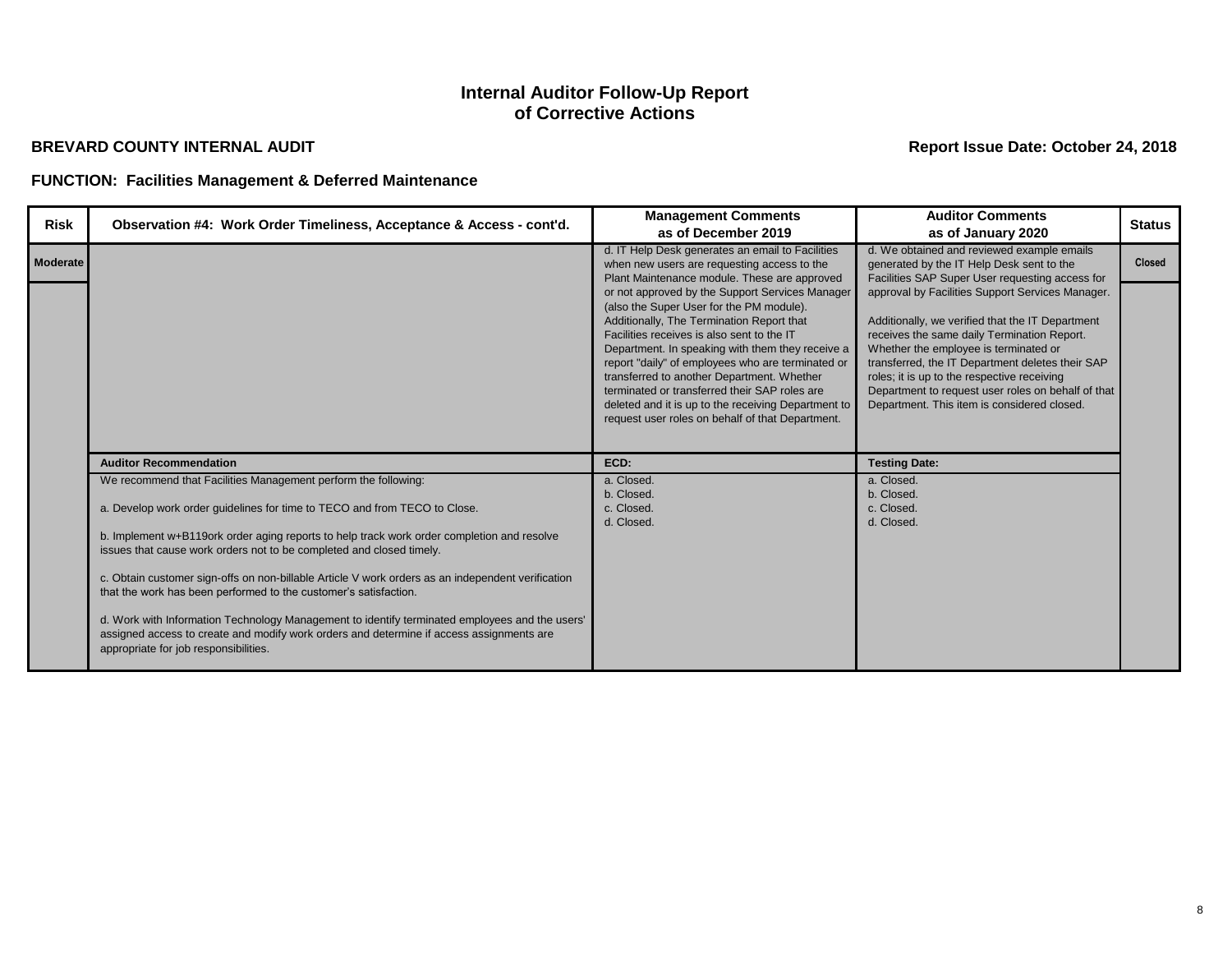# **BREVARD COUNTY INTERNAL AUDIT Report Issue Date: October 24, 2018**

| <b>Risk</b>     | <b>Observation #5: Labor &amp; Billing Data Integrity</b>                                                                                                                                                                                                                                                                                                                                                                                                                                                                                                                                                                                                                                                                                                                                                                                                                                                                                                                                                                                                                                                                                                                                                                                                                                                                                                                                     | <b>Management Comments</b><br>as of December 2019                                                                                  | <b>Auditor Comments</b><br>as of January 2020                                                                                        | <b>Status</b> |
|-----------------|-----------------------------------------------------------------------------------------------------------------------------------------------------------------------------------------------------------------------------------------------------------------------------------------------------------------------------------------------------------------------------------------------------------------------------------------------------------------------------------------------------------------------------------------------------------------------------------------------------------------------------------------------------------------------------------------------------------------------------------------------------------------------------------------------------------------------------------------------------------------------------------------------------------------------------------------------------------------------------------------------------------------------------------------------------------------------------------------------------------------------------------------------------------------------------------------------------------------------------------------------------------------------------------------------------------------------------------------------------------------------------------------------|------------------------------------------------------------------------------------------------------------------------------------|--------------------------------------------------------------------------------------------------------------------------------------|---------------|
| <b>Moderate</b> | Through inquiry and analytical review, we noted that work orders are not consistently updated for<br>all associated labor charges and work order labor charges are not consistently billed.                                                                                                                                                                                                                                                                                                                                                                                                                                                                                                                                                                                                                                                                                                                                                                                                                                                                                                                                                                                                                                                                                                                                                                                                   | Facilities Support Services Manager and the<br>Finance Officer met with IT and all labor and<br>billing issues have been resolved. | We obtained and reviewed documentation<br>prepared by the SAP IT consultant and finance<br>documentation provided by Facilities      | <b>Closed</b> |
|                 | Technician labor by work order is captured in the SAP payroll and timekeeping system. After each<br>payroll is run, the labor data should update the labor cost for the associated work order. In<br>October 2017 it was identified that some labor was not updating to the work orders. The source of<br>this error is not known. This results in incomplete labor charges for work orders and prevents<br>Facilities Management from billing for all work performed. On the last day of each month, a batch<br>job is scheduled in SAP to bill departments for labor associated with work orders closed that<br>month. Sometimes the job does not run successfully and the work order labor does not get billed<br>to departments. Labor charges to billable customers may not be complete.<br>Revenue from labor on billable work orders has declined from \$319,000 in FY 14-15 to \$139,000 in<br>FY 17-18. Facilities sought help from Information Technology to identify the sources of these<br>errors. Beginning in September 2018 Facilities has been working with newly contracted County<br>SAP consultants.<br>Although Facilities Management has developed manual controls to help identify when these errors<br>occur, then calculates the error and makes journal entries accordingly, these procedures are labor<br>intensive and there is an increased likelihood of error. |                                                                                                                                    | management from the SAP PM module noting<br>that this labor and billing matter has been<br>resolved. This item is considered closed. |               |
|                 | <b>Auditor Recommendation</b>                                                                                                                                                                                                                                                                                                                                                                                                                                                                                                                                                                                                                                                                                                                                                                                                                                                                                                                                                                                                                                                                                                                                                                                                                                                                                                                                                                 | ECD:                                                                                                                               | <b>Testing Date:</b>                                                                                                                 |               |
|                 | We recommend that Facilities Management collaborate with Information Technology Management<br>to identify the cause of these errors and seek to resolve them.                                                                                                                                                                                                                                                                                                                                                                                                                                                                                                                                                                                                                                                                                                                                                                                                                                                                                                                                                                                                                                                                                                                                                                                                                                 | Closed.                                                                                                                            | Closed.                                                                                                                              |               |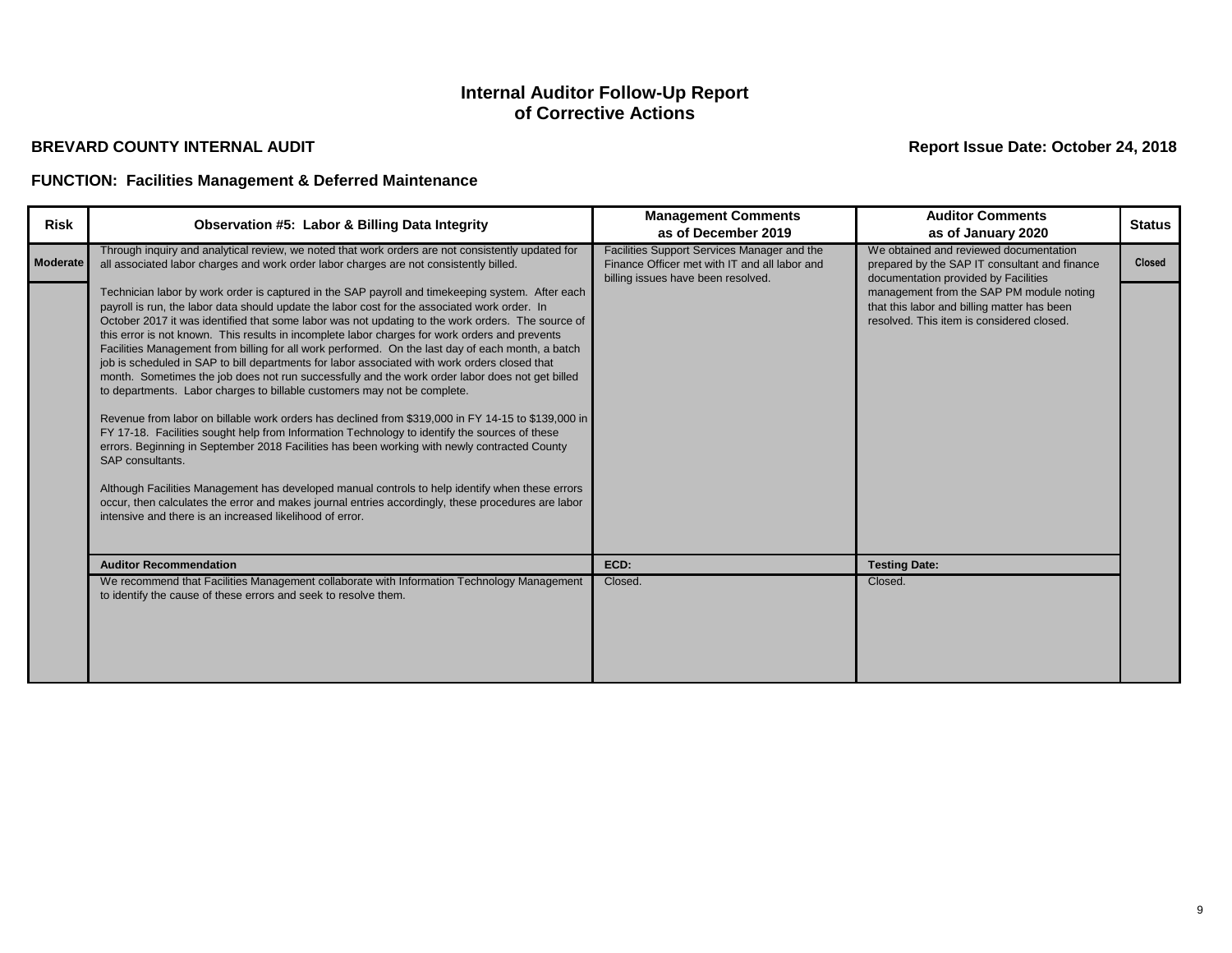# **BREVARD COUNTY INTERNAL AUDIT Report Issue Date: October 24, 2018**

### **FUNCTION: Facilities Management & Deferred Maintenance**

| <b>Risk</b> | <b>Observation #6: Labor Rate Analysis</b>                                                                                                                                                                                                                                                                                                                                                                                                                                                                                                                                                                                                        | <b>Management Comments</b><br>as of February 2020                                                            | <b>Auditor Comments</b><br>as of February 2020                                                                                               | <b>Status</b> |
|-------------|---------------------------------------------------------------------------------------------------------------------------------------------------------------------------------------------------------------------------------------------------------------------------------------------------------------------------------------------------------------------------------------------------------------------------------------------------------------------------------------------------------------------------------------------------------------------------------------------------------------------------------------------------|--------------------------------------------------------------------------------------------------------------|----------------------------------------------------------------------------------------------------------------------------------------------|---------------|
| Moderate    | The labor rate charged for work order projects is \$28 per hour. Based on discussions with<br>Facilities Management, this rate is only based on the average hourly wage and benefits for<br>maintenance technicians. This is the same rate that was charged at least since 2012.                                                                                                                                                                                                                                                                                                                                                                  | Our Finance Officer completed the analysis and<br>the current rate for service would be \$30.16 per<br>hour. | We obtained and reviewed the cost analysis<br>prepared by management. Based on our review<br>of management's analysis, the amount calculated | <b>Closed</b> |
|             | There has not been an analysis of the total cost of direct labor (technicians & supervisors) and/or<br>overhead (managers, support services, tools, transportation, finance, etc.) As such, the labor rate<br>does not reflect the total cost of providing services for the non-billable or billable work orders                                                                                                                                                                                                                                                                                                                                  |                                                                                                              | appears reasonable. This item is considered<br>closed.                                                                                       |               |
|             | <b>Auditor Recommendation</b>                                                                                                                                                                                                                                                                                                                                                                                                                                                                                                                                                                                                                     | ECD:                                                                                                         | <b>Testing Date:</b>                                                                                                                         |               |
|             | Facilities Management should perform an analysis to determine the actual total costs of delivering<br>services especially related to billable work orders. Facilities Management should update this<br>analysis at least every other fiscal year.<br>County Leadership should consider adjusting the authorized hourly rate to capture the actual total<br>labor cost for the services provided. Facilities Management's revenue is especially impacted for<br>the billable services provided.<br>The effect of charging less than the actual labor incurred is to partially fund billable labor from the<br>Facilities Maintenance General Fund. | Closed.                                                                                                      | Closed.                                                                                                                                      |               |

#### **Open/Closed**

**= On schedule to complete ECDs**

**= Missed ECD (1st time), planned to complete in next 3 month review**

**= Missed ECD (2nd time or over 3 months for revised ECD)**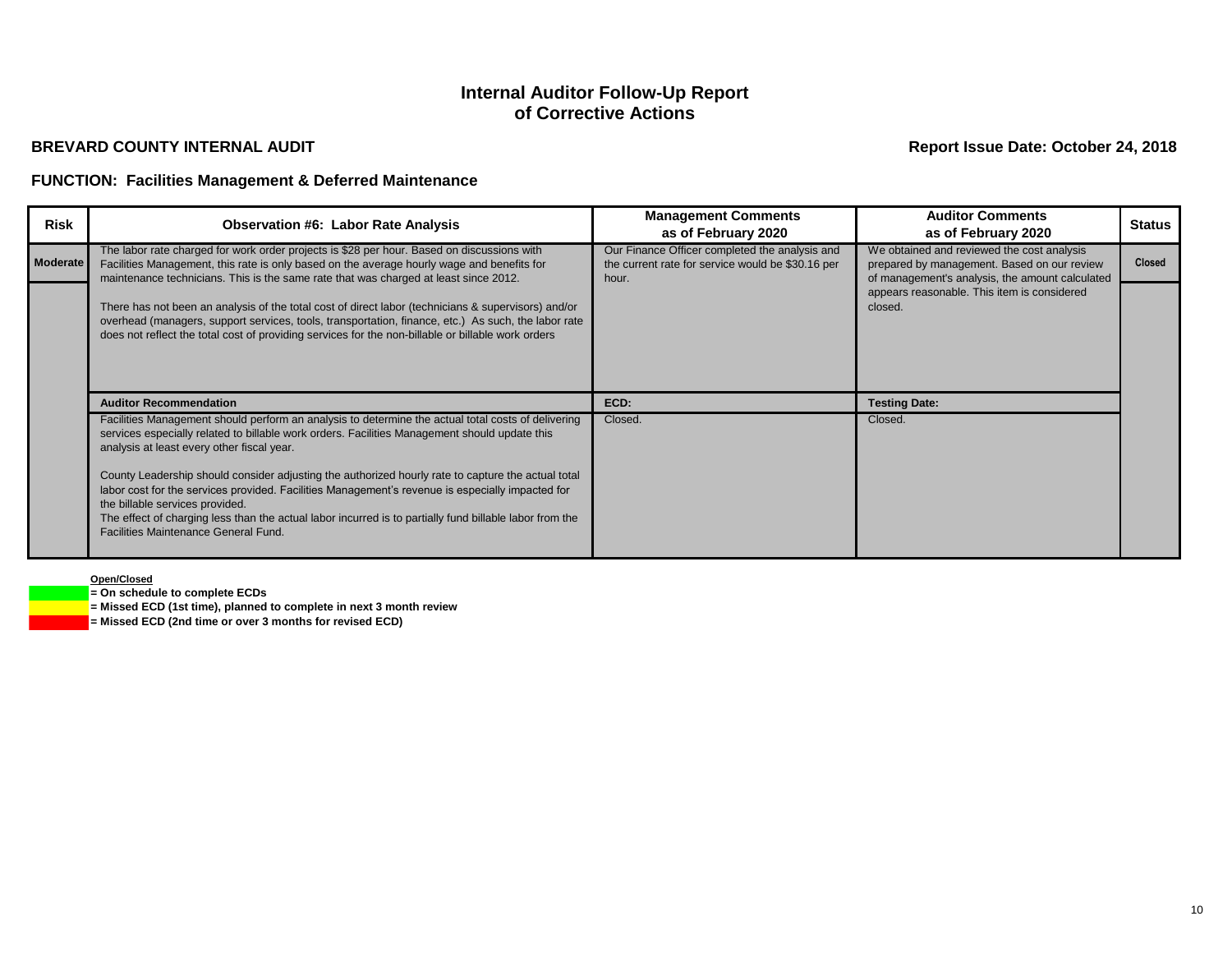# **BREVARD COUNTY INTERNAL AUDIT Report Issue Date: April 26, 2019**

# **FUNCTION: Building Permitting - One Stop**

| <b>Risk</b>     | <b>Observation #1: Contractor License Validation</b>                                                                                                                                                                                                                                                                                                                                                                                                                                                                                                                                                                                                                                                                                                                                                                                                                                                                                                                                                                         | <b>Management Comments</b><br>as of December 2019                                                                                                                                                                                                                                                                                                                                                                                                                                                                                                                                                                                                                                                                                                                                                                                                                                                  | <b>Auditor Comments</b><br>as of December 2019                                                                                                    | <b>Status</b> |
|-----------------|------------------------------------------------------------------------------------------------------------------------------------------------------------------------------------------------------------------------------------------------------------------------------------------------------------------------------------------------------------------------------------------------------------------------------------------------------------------------------------------------------------------------------------------------------------------------------------------------------------------------------------------------------------------------------------------------------------------------------------------------------------------------------------------------------------------------------------------------------------------------------------------------------------------------------------------------------------------------------------------------------------------------------|----------------------------------------------------------------------------------------------------------------------------------------------------------------------------------------------------------------------------------------------------------------------------------------------------------------------------------------------------------------------------------------------------------------------------------------------------------------------------------------------------------------------------------------------------------------------------------------------------------------------------------------------------------------------------------------------------------------------------------------------------------------------------------------------------------------------------------------------------------------------------------------------------|---------------------------------------------------------------------------------------------------------------------------------------------------|---------------|
| <b>Moderate</b> | During our walk through of the permitting process with one of the CSR's, we noted the contractor<br>in the Building permitting module of Accela showed as active (no license record deficiency was<br>noted). However, when the CSR (with the internal auditor) took the additional step to verify the                                                                                                                                                                                                                                                                                                                                                                                                                                                                                                                                                                                                                                                                                                                       | As a result of the audit the Accela Software<br>Support Team explored the possibility of adding a<br>warning message through Accela to notify the                                                                                                                                                                                                                                                                                                                                                                                                                                                                                                                                                                                                                                                                                                                                                  | We obtained written confirmation / evidence from<br>the IT Accela team that the warning message<br>through Accela has been implemented. This item | <b>Closed</b> |
|                 | contractor's licensure status by accessing a different module in Accela and clicking on "Verify<br>License" - the reply was "No records found".<br>The CSR representative had to check with the County's Licensing, Registration and Enforcement<br>(LRE) Division to determine the contractor's actual license status. An LRE representative indicated<br>that the contractor's license had a deficiency due to expired insurance information, and therefore<br>was currently not active until the deficiency was resolved.<br>The CSR indicated that this is a known problem within Accela resulting from the LRE module not<br>properly interfacing with the Building Permitting module. We followed up with the CSR Manager<br>who confirmed that this is a known issue and has not yet been resolved.<br>As such, the CSR's are supposed to independently verify the status of the contractor's license as<br>part of the permitting application intake process and document any deficiencies in Accela<br>accordingly. | Customer Service Representative there is a<br>deficiency with the Contractor's license at time of<br>permit intake. The current process is to verify all<br>contractors and subcontractors using a separate<br>software system outside of Accela. The Accela<br>Software Support Team was concerned such a<br>warning through Accela would be compatible only<br>with Internet Explorer. The Team explored other<br>possible software compatibility issues that may<br>arise should the recommendation be made for the<br>Front-Line Customer Service Representative to<br>use Internet Explorer. After testing the warning<br>system, the Accela Software Support team has<br>determined a warning message can be<br>implemented with Accela and recommended the<br>browser needed to support the warning is Internet<br>Explorer. This process to use internet explorer<br>has been implemented. | is considered closed.                                                                                                                             |               |
|                 | <b>Auditor Recommendation</b>                                                                                                                                                                                                                                                                                                                                                                                                                                                                                                                                                                                                                                                                                                                                                                                                                                                                                                                                                                                                | ECD:                                                                                                                                                                                                                                                                                                                                                                                                                                                                                                                                                                                                                                                                                                                                                                                                                                                                                               | <b>Testing Date:</b>                                                                                                                              |               |
|                 | We recommend that the Department continue to work with the County IT Accela designated in-<br>house specialist to determine if this module interfacing issue can be resolved. Additionally, the<br>Department should contact the software vendor to determine if there is a cost efficient way to<br>resolve this matter. Resolving this module interfacing issue will reduce the risk of the CSR<br>inadvertently issuing a building permit to a contractor with a deficient (inactive) license.                                                                                                                                                                                                                                                                                                                                                                                                                                                                                                                            | Closed.                                                                                                                                                                                                                                                                                                                                                                                                                                                                                                                                                                                                                                                                                                                                                                                                                                                                                            | Closed.                                                                                                                                           |               |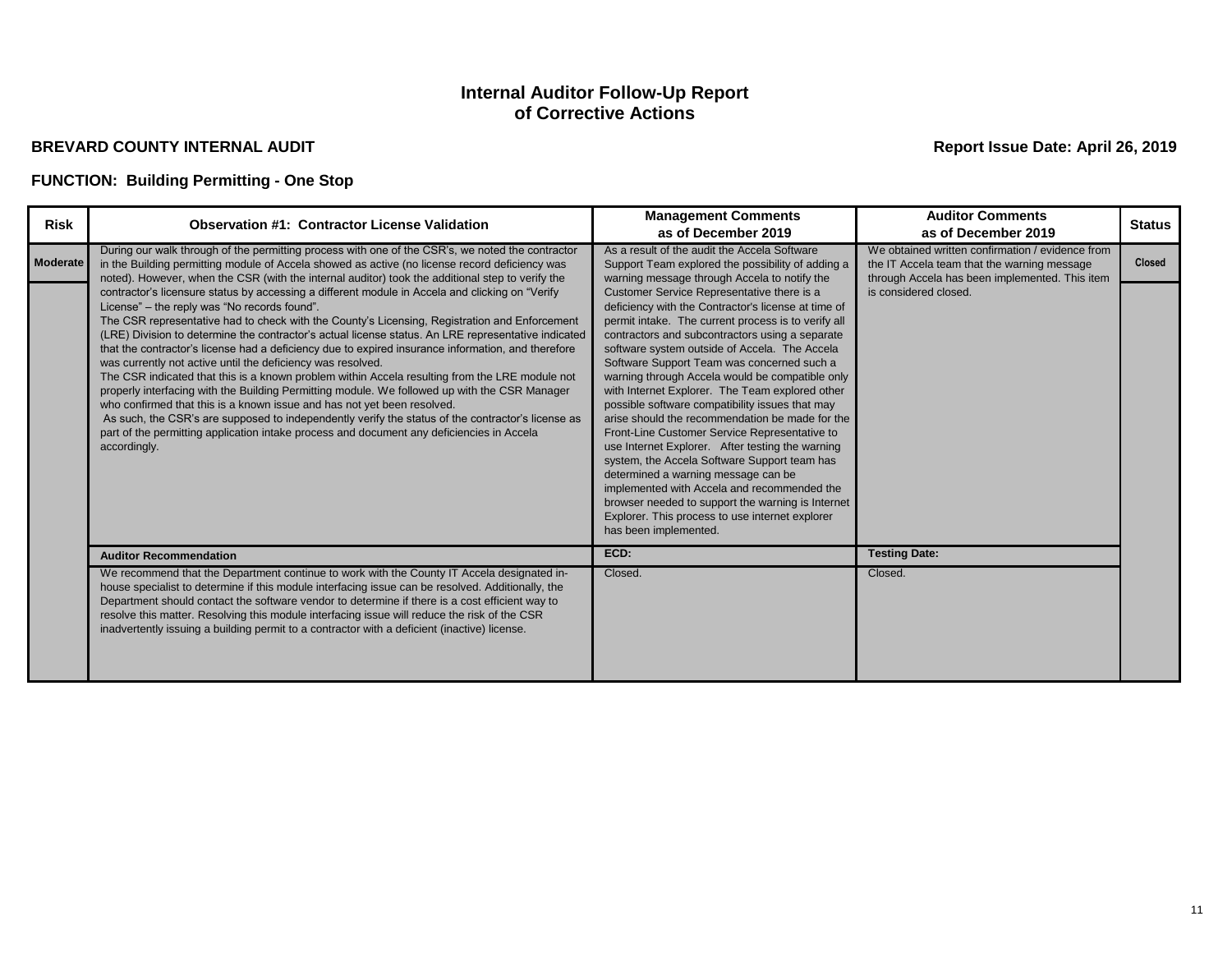# **BREVARD COUNTY INTERNAL AUDIT Report Issue Date: April 26, 2019**

# **FUNCTION: Building Permitting - One Stop**

| <b>Risk</b>     | <b>Observation #2: Permit Application Review / Access</b>                                                                                                                                                                                                                                                                                                                                                                                                                                                                                                                                                                                                                                                                                         | <b>Management Comments</b><br>as of December 2019                                                                                                                                                                                                                                                                                                                                                                               | <b>Auditor Comments</b><br>as of December 2019                                                                                                                                                                                                                                                                                                                                  | <b>Status</b> |
|-----------------|---------------------------------------------------------------------------------------------------------------------------------------------------------------------------------------------------------------------------------------------------------------------------------------------------------------------------------------------------------------------------------------------------------------------------------------------------------------------------------------------------------------------------------------------------------------------------------------------------------------------------------------------------------------------------------------------------------------------------------------------------|---------------------------------------------------------------------------------------------------------------------------------------------------------------------------------------------------------------------------------------------------------------------------------------------------------------------------------------------------------------------------------------------------------------------------------|---------------------------------------------------------------------------------------------------------------------------------------------------------------------------------------------------------------------------------------------------------------------------------------------------------------------------------------------------------------------------------|---------------|
| <b>Moderate</b> | We noted through inquiry and observation that the CSR's have the ability to "turn on" or "turn off"<br>which agencies are included in the Accela building one-stop permit application review and<br>approval workflow queue. Per discussion with the Chief Building Official and CSR Manager, the                                                                                                                                                                                                                                                                                                                                                                                                                                                 | a. Due to the sheer volume of permit intake, the<br>first recommendation put forth is not feasible as<br>confirmed by our Accela Support Team, noted by                                                                                                                                                                                                                                                                         | a. CRI confirmed with Accela Support Team that<br>the module does not allow configuration of the<br>review settings for specific user types - it is all or                                                                                                                                                                                                                      | <b>Closed</b> |
|                 | CSR's are supposed to leave Accela at the default setting. The default setting is all agencies are<br>"turned on" for the permit review and approval process.                                                                                                                                                                                                                                                                                                                                                                                                                                                                                                                                                                                     | the original response for this observation. We<br>have opted not to change the default setting                                                                                                                                                                                                                                                                                                                                  | nothing. This item is considered closed.                                                                                                                                                                                                                                                                                                                                        |               |
|                 | Management prudently determined that it should be at the discretion of the respective agencies<br>whether or not the permit type and scope of work would be "exempt" from their review (i.e. Fire,<br>Impact Fees, and Zoning etc.) rather than the CSR. However, during our discussions with three of<br>the CSR's at the front desk, some said they exercise their judgment and turn off the agencies that<br>do not need to be included in the permit review process.<br>We did not identify any exceptions in our detailed testing of 40 sample items out of a population of<br>approximately 26,000 permits issued; however, there is the risk that one of the agencies that is<br>required to review a particular permit could be excluded. | within Accela as it would be too restricting to our<br>processes since it is an "all or nothing" system<br>change.<br>b. Instead we have provided guidance and<br>training to the Customer Service (CS) team. This<br>issue had been addressed in a weekly huddle<br>with the CS Team on 04/19/19 shortly after the<br>initial finding from the audit. A business practice<br>has been established in which all agencies are to | b. CRI obtained and inspected evidence of<br>specific / guidance provided to the CSR's to<br>ensure all agencies remain activated in the<br>workflow for the permit application intake process<br>and when additional documentation is presented<br>as a revision or response to deficiencies - taking<br>into account the exceptions noted. This item is<br>considered closed. |               |
|                 |                                                                                                                                                                                                                                                                                                                                                                                                                                                                                                                                                                                                                                                                                                                                                   | remain activated in the workflow at time of the<br>permit application intake. When additional<br>documentation is presented as a revision or in<br>response to deficiencies, all agencies are to be<br>activated. There are exceptions to this rule such<br>as when documents are presented in response to<br>a conditional survey requirement, such as a<br>condition for a Form Board Survey.                                 |                                                                                                                                                                                                                                                                                                                                                                                 |               |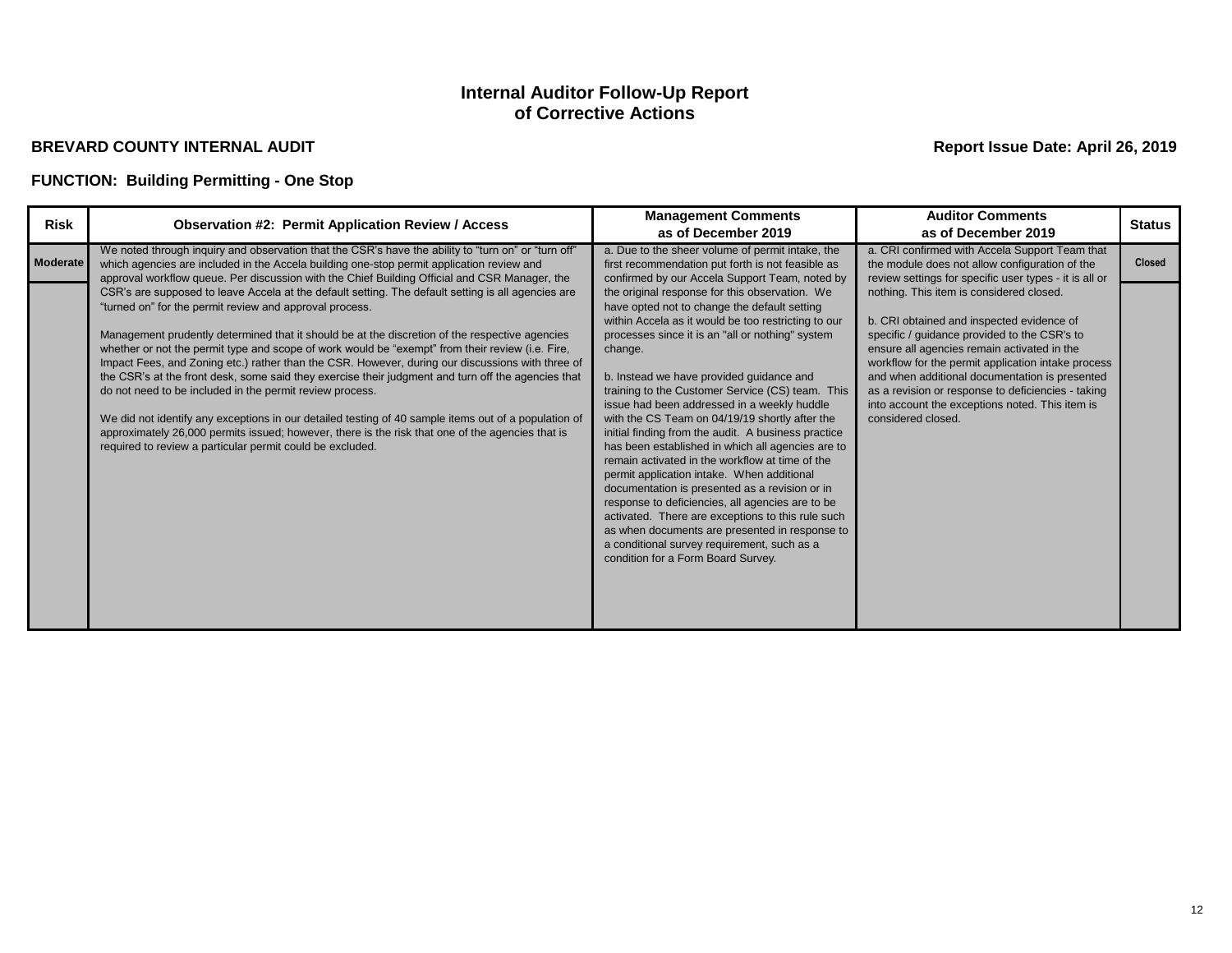# **BREVARD COUNTY INTERNAL AUDIT Report Issue Date: April 26, 2019**

# **FUNCTION: Building Permitting - One Stop**

| <b>Risk</b>     | Observation #2: Permit Application Review / Access - cont'd.                                                                                                                                                                                                                                                                                                                                                                                                                                                                                                                                                                                                                                                                                                                                                     | <b>Management Comments</b><br>as of December 2019                                                                                                                                                                                                                                                                                                                                                                   | <b>Auditor Comments</b><br>as of December 2019 | <b>Status</b> |
|-----------------|------------------------------------------------------------------------------------------------------------------------------------------------------------------------------------------------------------------------------------------------------------------------------------------------------------------------------------------------------------------------------------------------------------------------------------------------------------------------------------------------------------------------------------------------------------------------------------------------------------------------------------------------------------------------------------------------------------------------------------------------------------------------------------------------------------------|---------------------------------------------------------------------------------------------------------------------------------------------------------------------------------------------------------------------------------------------------------------------------------------------------------------------------------------------------------------------------------------------------------------------|------------------------------------------------|---------------|
| <b>Moderate</b> |                                                                                                                                                                                                                                                                                                                                                                                                                                                                                                                                                                                                                                                                                                                                                                                                                  | Typically the agency responsible for the condition<br>is the only agency activated. This process was<br>reviewed in a weekly huddle 08/06/19. More                                                                                                                                                                                                                                                                  |                                                | <b>Closed</b> |
|                 |                                                                                                                                                                                                                                                                                                                                                                                                                                                                                                                                                                                                                                                                                                                                                                                                                  | attention to this topic was incorporated into our<br>new CSR training as of September 2019. This<br>topic was also part of a weekly update/training<br>session 10/23/2019. NOTE: Customer Service<br>Specialist have the ability to deactivate agencies;<br>however, a comment is to be made as to the<br>reason why. In addition, the various agencies are<br>aware they can exempt themselves in the<br>workflow. |                                                |               |
|                 | <b>Auditor Recommendation</b>                                                                                                                                                                                                                                                                                                                                                                                                                                                                                                                                                                                                                                                                                                                                                                                    | ECD:                                                                                                                                                                                                                                                                                                                                                                                                                | <b>Testing Date:</b>                           |               |
|                 | We recommend that management perform the following:<br>a. Work with the Accela IT specialist (and or Accela software vendor, if needed) to determine if<br>the ability to change the manual default setting from - all agencies review - can be restricted to the<br>CSR Manager, Chief Building Official, designated lead; or if this is not feasible;<br>b. Provide guidance / training to the CSR's not to change the Accela default setting that routs the<br>permit applications to all One Stop agencies in the work flow review queue. This recommendation<br>does not apply to management's predetermined configurations built into Accela, which for certain<br>permit types will automatically designate which One Stop agencies must be included in the permit<br>application work flow review queue. | Closed.                                                                                                                                                                                                                                                                                                                                                                                                             | Closed.                                        |               |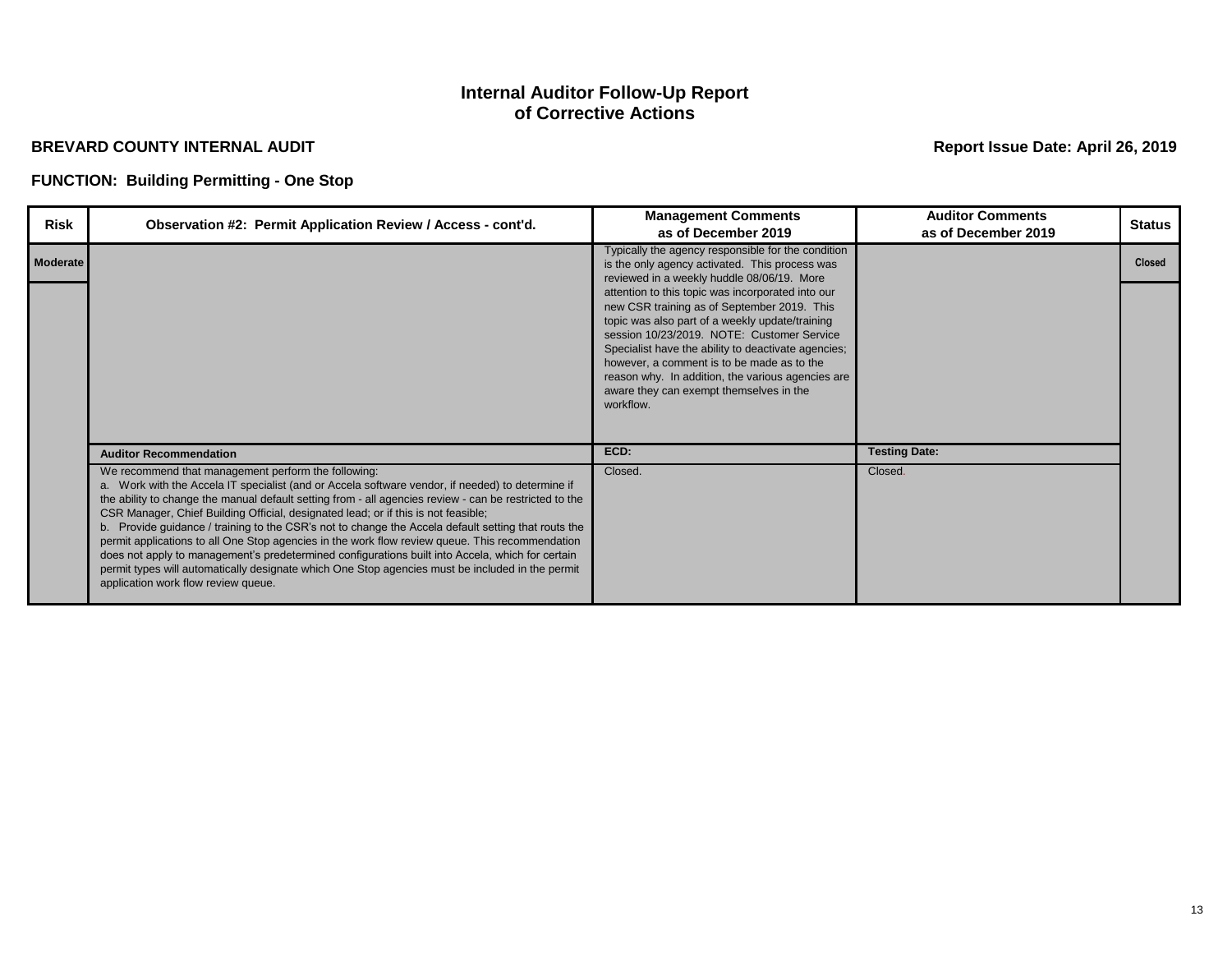# **BREVARD COUNTY INTERNAL AUDIT Report Issue Date: April 26, 2019**

### **FUNCTION: Building Permitting - One Stop**

| <b>Risk</b> | <b>Observation #3: Department Website Links</b>                                                                                                                                                                                                                                                                                                                                                                                                             | <b>Management Comments</b><br>as of December 2019                                                                                              | <b>Auditor Comments</b><br>as of December 2019                                                                                                     | <b>Status</b> |
|-------------|-------------------------------------------------------------------------------------------------------------------------------------------------------------------------------------------------------------------------------------------------------------------------------------------------------------------------------------------------------------------------------------------------------------------------------------------------------------|------------------------------------------------------------------------------------------------------------------------------------------------|----------------------------------------------------------------------------------------------------------------------------------------------------|---------------|
| Low         | We noted that the Department of Planning & Development portal on the County website includes<br>various broken links under "How Do Ior Do I Need; examples include (link resources are in<br>blue italics)                                                                                                                                                                                                                                                  | This issue has been resolved. County IT is in an<br>ongoing process to update and improve County<br>web pages for ADA compliance. The Building | We clicked on the broken links noting that these<br>links had been repaired and/or replaced with<br>working links. This item is considered closed. | <b>Closed</b> |
|             | • Building Code FAQ's<br>o "How do I access the Florida Building Code?"<br>o How do I find impact fee information?"<br>• Code Enforcement FAQ's - "Do I need a permit?" this is linked to "Contract Brevard County<br>Building Department for permitting requirements. The link for Building Department does not work.<br>For the broken links noted above, when we clicked on them, it resulted in the following error<br>message:<br>404 - Page Not Found | Code web page was in mid process and the<br>broken links have been removed/repaired and<br>now function correctly.                             |                                                                                                                                                    |               |
|             | <b>Auditor Recommendation</b>                                                                                                                                                                                                                                                                                                                                                                                                                               | ECD:                                                                                                                                           | <b>Testing Date:</b>                                                                                                                               |               |
|             | We recommend that County Management work with County IT and perform the following related to<br>the Department webpages on the County website:<br>a. Repair the broken links noted related to Building Code FAQ's and Code Enforcement FAQ's<br>b. Review the various other links to identify any broken links that need to be repaired                                                                                                                     | Closed.                                                                                                                                        | Closed.                                                                                                                                            |               |

#### **Open/Closed**

- **= On schedule to complete ECDs**
- **= Missed ECD (1st time), planned to complete in next 3 month review**
- **= Missed ECD (2nd time or over 3 months for revised ECD)**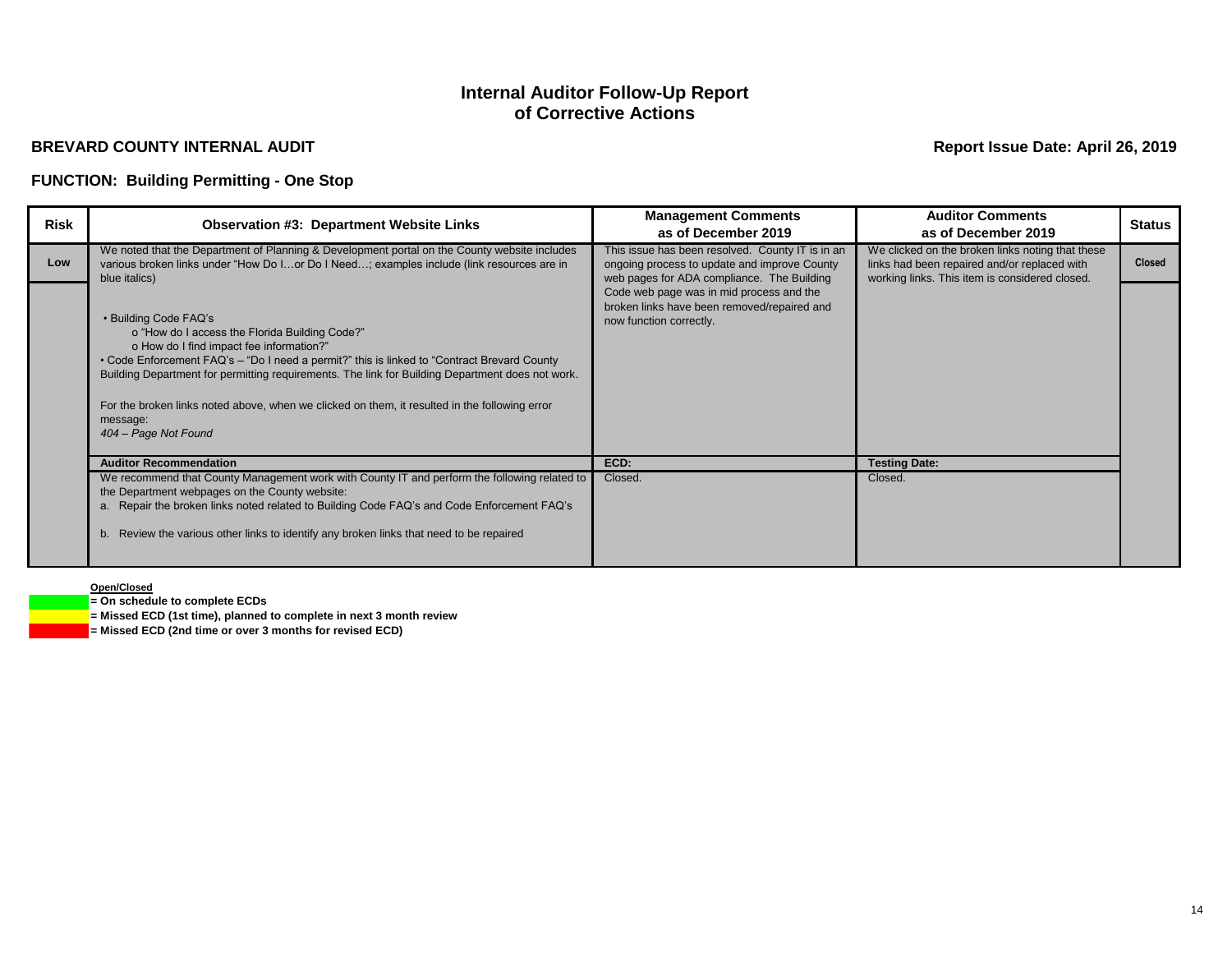# **BREVARD COUNTY INTERNAL AUDIT Report Issue Date: July 26, 2019**

| <b>Risk</b> | <b>Observation #1: Compliance with County Procurement Procedures</b>                                                                                                                                                                                                                                                                                                                                                                                                                                                                                                                                                                                                                                                                                                                                                                                                                                                                                                                                                                                                                                                                                                                                                                                                                                                                                                                                                                                                                                                                                                                                                                                                                                                                                                                                                                                                                                                                              | <b>Management Comments</b><br>as of February 2020                                                                                                                                                                                                                                                                                                                                                                                                                                                                                                                                                                                                              | <b>Auditor Comments</b><br>as of February 2020                                                                                                 | <b>Status</b> |
|-------------|---------------------------------------------------------------------------------------------------------------------------------------------------------------------------------------------------------------------------------------------------------------------------------------------------------------------------------------------------------------------------------------------------------------------------------------------------------------------------------------------------------------------------------------------------------------------------------------------------------------------------------------------------------------------------------------------------------------------------------------------------------------------------------------------------------------------------------------------------------------------------------------------------------------------------------------------------------------------------------------------------------------------------------------------------------------------------------------------------------------------------------------------------------------------------------------------------------------------------------------------------------------------------------------------------------------------------------------------------------------------------------------------------------------------------------------------------------------------------------------------------------------------------------------------------------------------------------------------------------------------------------------------------------------------------------------------------------------------------------------------------------------------------------------------------------------------------------------------------------------------------------------------------------------------------------------------------|----------------------------------------------------------------------------------------------------------------------------------------------------------------------------------------------------------------------------------------------------------------------------------------------------------------------------------------------------------------------------------------------------------------------------------------------------------------------------------------------------------------------------------------------------------------------------------------------------------------------------------------------------------------|------------------------------------------------------------------------------------------------------------------------------------------------|---------------|
| High        | The procurement of goods and services and payment of expenditures related to the tourism<br>development plan is governed by County Ordinances, Administrative Orders, and the County<br>Purchasing Policy Procedures manual. During the entrance conference for this audit, it was                                                                                                                                                                                                                                                                                                                                                                                                                                                                                                                                                                                                                                                                                                                                                                                                                                                                                                                                                                                                                                                                                                                                                                                                                                                                                                                                                                                                                                                                                                                                                                                                                                                                | The Operating procedures manual was updated<br>by TDO for procurement and contracting<br>requirements, including guidelines for when                                                                                                                                                                                                                                                                                                                                                                                                                                                                                                                           | RSM sampled ten (10) expenditures to verify that<br>a contract was used to document the agreement<br>where appropriate. We noted no exceptions | <b>Closed</b> |
|             | brought to our attention by the Interim Director and Assistant County Manager that they had<br>identified several invoices that did not include appropriate documentation for payment. We tested<br>a sample of forty-four (44) general expenditures from October 2016 - April 2019 for compliance<br>with State Statutes and County requirements. The results of testing are summarized, below:<br>• We were unable to obtain and inspect a written agreement for nine (9) expenditures for which a<br>written agreement should have been obtained. Section 4.3 of the TDO OPM requires all<br>expenditures for operating expenses and capital items are to be made in conformity with<br>established County procedures. Standard procurement and purchasing procedures are outlined in<br>the County's Purchasing Procedures Manual. Formal written agreements are critical for outlining<br>expectations, terms and conditions, and eliminating confusion between the TDO and its vendors.<br>Due to turnover in key positions, members of TDO and County leadership identified issues with<br>vendor contracts prior to our audit, and addressed several of these issues, including withholding<br>payment to 'vendors' without agreements.<br>· Six (6) of the undisputed vendor invoices were not provided to County Finance within ten (10)<br>days after the receipt date as required by County Accounts Payable policies and Administrative<br>Order AO-33. In addition, we were unable to read the date stamp on seventeen (17) of the vendor<br>invoices provided to determine if they were provided to County Finance within ten days after<br>receipt. Timely submission to County Finance and proper audit documentation of invoices is critical<br>for prompt payments to vendors and for establishing a transparent audit trail with evidence that<br>operations are conducted appropriately and in accordance with expectations. | contracts need to be created. The Tourism<br>Development Office has also created a new<br>standard template contract, which is to be used<br>prospectively. When a Vendor's existing contract<br>is up for renewal, a new standard contract would<br>then be utilized going forward to document the<br>agreement. This standard template will be used<br>for all grant programs and other marketing<br>programs to ensure that all parties are<br>incorporated into those contracts going forward.<br>The County's Risk Management Office will review<br>all contracts with additional compliance oversight<br>provided by both Purchasing and County Finance. | during our testing. This item is considered closed.                                                                                            |               |
|             | <b>Auditor Recommendation</b>                                                                                                                                                                                                                                                                                                                                                                                                                                                                                                                                                                                                                                                                                                                                                                                                                                                                                                                                                                                                                                                                                                                                                                                                                                                                                                                                                                                                                                                                                                                                                                                                                                                                                                                                                                                                                                                                                                                     | ECD:                                                                                                                                                                                                                                                                                                                                                                                                                                                                                                                                                                                                                                                           | <b>Testing Date:</b>                                                                                                                           |               |
|             | We recommend that the TDO follow County Procurement policy including entering into formal<br>written agreements with vendors for services, utilizing risk management as well as legal review of<br>contracts and agreements. The TDO should submit all vendor invoices to County Finance within<br>ten (10) days if undisputed as required by Administrative Order No. AO-33 without exception. In<br>addition, stamps, signatures, notes, and tickmarks made on audit documentation (i.e. invoice)<br>should be legible for clarity and transparency.<br>We reviewed the TDO's draft policy as of July 19, 2019 noting written procedures related to<br>contracting, invoice processing, expense review, coding and monitoring of project budgets. Once<br>approved and implemented, we will perform follow-up procedures to determine the new controls<br>are working effectively.                                                                                                                                                                                                                                                                                                                                                                                                                                                                                                                                                                                                                                                                                                                                                                                                                                                                                                                                                                                                                                                              | Closed.                                                                                                                                                                                                                                                                                                                                                                                                                                                                                                                                                                                                                                                        | Closed.                                                                                                                                        |               |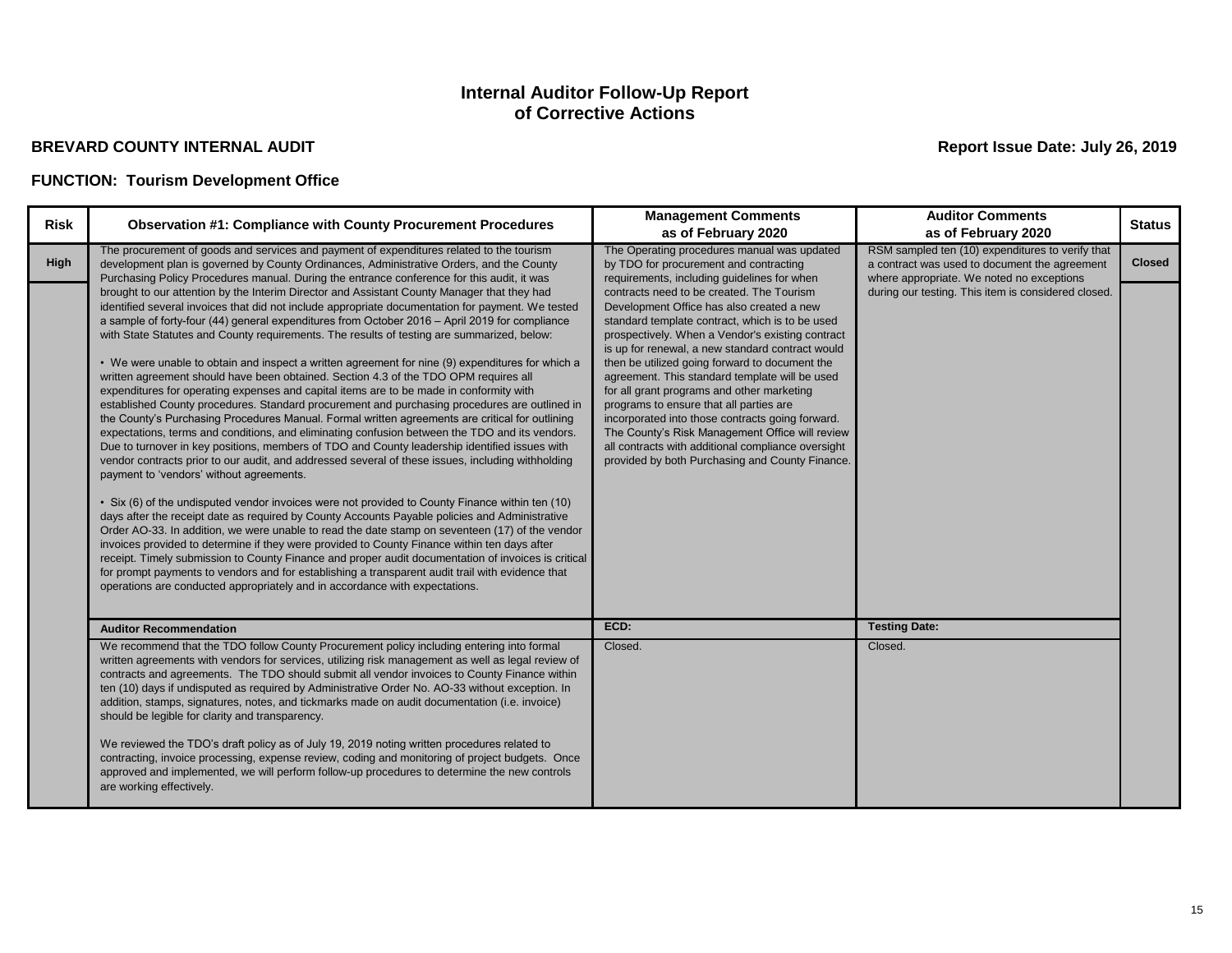# **BREVARD COUNTY INTERNAL AUDIT Report Issue Date: July 26, 2019**

| <b>Risk</b>     | <b>Observation #2: Purchasing Card Compliance</b>                                                                                                                                                                                                                                                                                                                                                                                                                                                                                                                                                                                                                                                                                                                                                                                                                                                                                                                                                                                                                                                                                                                                                                                                                                                                                                                                                                                                                                                                                                                                                                                                                                                                                        | <b>Management Comments</b><br>as of February 2020                                                                                                                                                                                                                                                                                                                                                                                                                                                                                                                                                                                           | <b>Auditor Comments</b><br>as of February 2020                                                                                                                                                                                                                                                                                                                                                                                                           | <b>Status</b> |
|-----------------|------------------------------------------------------------------------------------------------------------------------------------------------------------------------------------------------------------------------------------------------------------------------------------------------------------------------------------------------------------------------------------------------------------------------------------------------------------------------------------------------------------------------------------------------------------------------------------------------------------------------------------------------------------------------------------------------------------------------------------------------------------------------------------------------------------------------------------------------------------------------------------------------------------------------------------------------------------------------------------------------------------------------------------------------------------------------------------------------------------------------------------------------------------------------------------------------------------------------------------------------------------------------------------------------------------------------------------------------------------------------------------------------------------------------------------------------------------------------------------------------------------------------------------------------------------------------------------------------------------------------------------------------------------------------------------------------------------------------------------------|---------------------------------------------------------------------------------------------------------------------------------------------------------------------------------------------------------------------------------------------------------------------------------------------------------------------------------------------------------------------------------------------------------------------------------------------------------------------------------------------------------------------------------------------------------------------------------------------------------------------------------------------|----------------------------------------------------------------------------------------------------------------------------------------------------------------------------------------------------------------------------------------------------------------------------------------------------------------------------------------------------------------------------------------------------------------------------------------------------------|---------------|
| <b>Moderate</b> | A Purchasing Card is a credit card that serves as a mechanism to control purchases while<br>reducing administrative costs. The County's Purchasing Manual and Administrative Order 41 ("AO-<br>41") primarily govern purchases made using a Purchasing Card. We selected a sample of thirteen<br>(13) expenditures from October 2016 through April 2019 and tested for compliance with applicable<br>policies and ordinances. While performing our procedures, we noted the following:<br>• Purchase order quote logs and/or informal quotes/approvals (expenditures greater than \$1,000)<br>were not available for two (2) of the thirteen (13) Purchasing Card expenditures.<br>• Four (4) out of thirteen (13) Purchasing Card expenditures are prohibited per policy (payment to<br>non-County employees). Two (2) of these were for intercept surveys. See observation #8.<br>• Four (4) out of thirteen (13) Purchasing Card reconciliations were not provided to County<br>Finance within ten (10) business days from the receipt of the bank statement.<br>• Three (3) out of thirteen (13) Purchasing Card expenditures did not have a supporting<br>agreement (cannot verify appropriateness of purchase). These purchases were made via Pay Pal.<br>• One (1) out of thirteen (13) Purchasing Card bank statements were not date stamped as<br>received by the cardholder.<br>• The fund and cost center codes on the Purchasing Card reconciliation did not tie to the general<br>ledger for one (1) out of thirteen (13) reconciliations.<br>There is increased risk that unauthorized, unbudgeted or unallowable purchases will occur when<br>cardholders do not comply with internal controls and policies / procedures. | An operating procedure has been created for all<br>procurement and purchasing card requirements.<br>Both Purchasing and County Finance have been<br>requested to provide compliance oversight. No<br>PayPal accounts will be followed to make<br>payments. The Tourism Development Office will<br>institute RSM's recommendation to have a<br>disciplinary response to violation of the<br>purchasing card policy. All Tourism Development<br>Office staff will be required to adhere to policies<br>and purchasing card training will be conducted on<br>the proper use and reconciliation of the card for<br>all staff by County Finance. | We obtained the updated Operating Procedures<br>Manual, and verified the new procedures. There<br>has been progress made on the improving<br>process, though there were exceptions noted<br>during follow-up testing. Risk rating has been<br>reduced to Moderate as a result of changes in<br>procedure and test results.<br>This item will be tested again in 6 months to allow<br>for an adequate population for testing under the<br>new procedures. | <b>Open</b>   |
|                 | <b>Auditor Recommendation</b><br>We recommend following the County Purchasing Manual and Purchasing Card Manual (AO-41)<br>without exception. In addition, we recommend providing training to all cardholders on the proper<br>use, responsibilities, and safeguarding of Purchasing Cards. Training should cover the following, at<br>a minimum:<br>• Authorized uses;<br>• Single and monthly transaction limits including split purchases;<br>• Monthly reconciliation procedures;<br>• Appropriate purchase documentation and support; and<br>• Review and approval processes.<br>Violations of the Purchasing Card requirements should follow a formal notification and discipline<br>process, including an elevated communication plan for cardholders with frequent violations.<br>Repeat instances of non-compliance should result in removal of Purchasing Card privileges.                                                                                                                                                                                                                                                                                                                                                                                                                                                                                                                                                                                                                                                                                                                                                                                                                                                     | ECD:<br>O: October 2019<br>R: February 2020                                                                                                                                                                                                                                                                                                                                                                                                                                                                                                                                                                                                 | <b>Testing Date:</b><br>October 2020                                                                                                                                                                                                                                                                                                                                                                                                                     |               |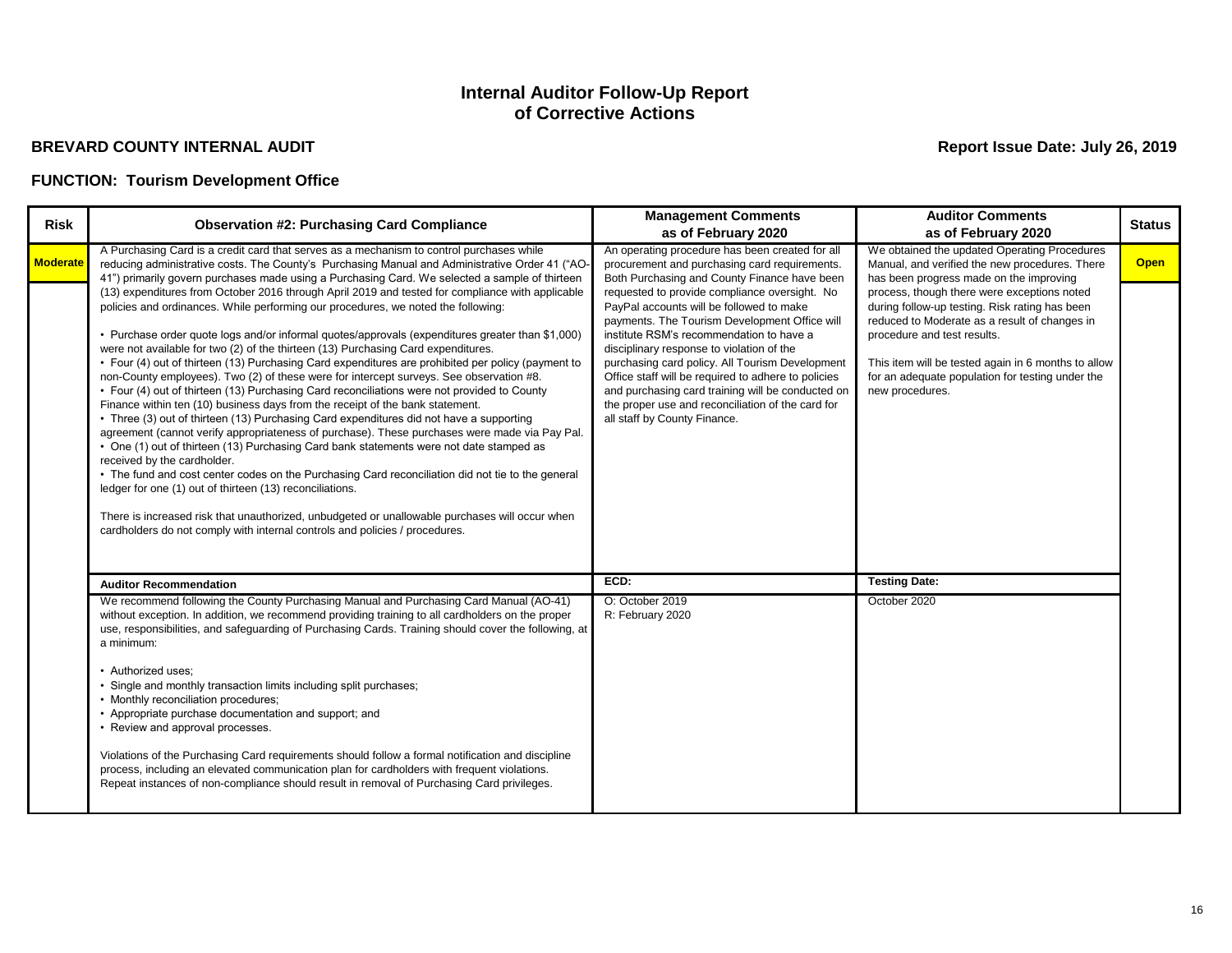# **BREVARD COUNTY INTERNAL AUDIT Report Issue Date: July 26, 2019**

| <b>Risk</b> | <b>Observation #3: Conflicts of Interest</b>                                                                                                                                                                                                                                                                                                                                                                                                                                                                                                                                                                                                                                                                                                                                                                                                                                                                                                                                                                                                                                         | <b>Management Comments</b><br>as of February 2020                                                                                                                                                                                                                                                                                                  | <b>Auditor Comments</b><br>as of February 2020                                                                                                                                                                                                                                                  | <b>Status</b> |
|-------------|--------------------------------------------------------------------------------------------------------------------------------------------------------------------------------------------------------------------------------------------------------------------------------------------------------------------------------------------------------------------------------------------------------------------------------------------------------------------------------------------------------------------------------------------------------------------------------------------------------------------------------------------------------------------------------------------------------------------------------------------------------------------------------------------------------------------------------------------------------------------------------------------------------------------------------------------------------------------------------------------------------------------------------------------------------------------------------------|----------------------------------------------------------------------------------------------------------------------------------------------------------------------------------------------------------------------------------------------------------------------------------------------------------------------------------------------------|-------------------------------------------------------------------------------------------------------------------------------------------------------------------------------------------------------------------------------------------------------------------------------------------------|---------------|
| <b>High</b> | The makeup of the TDC is governed by Florida Statutes and its appointed members include local<br>hoteliers, community, and business leaders. There are inherent conflicts of interest driven by the<br>makeup related to the use of tourist tax and support of specific events and activities within Brevard<br>County. These conflicts could result in direct or indirect benefits to the Council and standing<br>committee members.                                                                                                                                                                                                                                                                                                                                                                                                                                                                                                                                                                                                                                                | An ethics training session was conducted by the<br>County Attorney's Office in April, 2019 and<br>January, 2020 to ensure both current and newly<br>appointed TDC members were provided training.<br>Currently, the County Attorney's Office is drafting<br>a Conflict of Interest disclosure form to be                                           | RSM held conversations with the TDO and the<br>County Attorney's office to obtain an<br>understanding of progress made to date. RSM will<br>perform testing once the Conflict of Interest<br>Disclosure Form is finalized and approved, and<br>the process has been implemented for a period of | <b>Open</b>   |
|             | Under current practice, members of the TDC should disclose any conflict of interest at the<br>beginning of each TDC meeting. This is a standing agenda item. Conflicts should be disclosed and<br>documented on a Form 8B (Memorandum of Voting Conflict form) and filed with the Director's<br>Assistant. A waiver may be granted to an individual with a properly disclosed conflict if approved<br>by the BoCC. If a waiver is granted, the individual is permitted to participate in discussions related<br>to the conflict, but must abstain from voting.                                                                                                                                                                                                                                                                                                                                                                                                                                                                                                                       | included in an orientation packet for the TDC.<br>The disclosure form will ask all TDC members<br>and members of Committees to list any potential<br>conflicts of interest, with all listings reviewed by<br>the County Attorney's Office. If conflicts<br>warranted a waiver or other action, that<br>information would be provided by the County | time.                                                                                                                                                                                                                                                                                           |               |
|             | We reviewed TDC meeting minutes, Memorandum of Voting Conflict forms, and TDO policies and<br>procedures and noted the following:<br>• There is no formal documented TDC conflict of interest policy or procedure that memorializes the<br>current practice. Formalized written policies and procedures are critical to provide clarity, continuity<br>and consistency of operations.<br>• Current practice does not require TDC members to disclose all potential conflicts at the time of<br>initial appointment, and on an annual basis thereafter. Reactive disclosure and transparency, or<br>disclosing conflicts only after they appear on a meeting agenda, increase the risk of situations or<br>transactions occurring that can create a negative public perception of the TDC.<br>There is an increased risk that members of the TDC, standing committees, and sub-committees<br>vote on issues that pose a private or business conflict of interest. In addition, there is an increased<br>risk of negative public perception in the absence of a formalized policy.     | Attorney's Office to the County Commissioner that<br>appointed the TDC member or to the TDC<br>member that appointed the Committee member.<br>The estimated completion date is March 2020.                                                                                                                                                         |                                                                                                                                                                                                                                                                                                 |               |
|             | <b>Auditor Recommendation</b>                                                                                                                                                                                                                                                                                                                                                                                                                                                                                                                                                                                                                                                                                                                                                                                                                                                                                                                                                                                                                                                        | ECD:                                                                                                                                                                                                                                                                                                                                               | <b>Testing Date:</b>                                                                                                                                                                                                                                                                            |               |
|             | We recommend the TDC adopt and implement a formal transparent conflict of interest policy,<br>which would include standing committees and sub-committees. This policy should be approved by<br>the BoCC. This policy should:<br>• Document the process for disclosing conflicts of interest at each meeting, including utilization of<br>Form 8B;<br>• Document the process for obtaining a waiver from the BoCC to participate in discussion related<br>to the conflict;<br>• Require all TDC members to submit an annual Conflict of Interest statement. The statement<br>should be submitted upon appointment and annually thereafter by the members and include a<br>statement that they have completed ethics training. A list of disclosed conflicts should also be<br>reviewed at each meeting by a designated individual to identify relevant real and perceived<br>conflicts on the upcoming votes.<br>The BoCC should consider avoiding conflicts of interest within the TDC. Thus, while on the TDC,<br>members should not receive direct financial benefit from the TDO. | O: January 2020<br>R: March 2020                                                                                                                                                                                                                                                                                                                   | March 2020                                                                                                                                                                                                                                                                                      |               |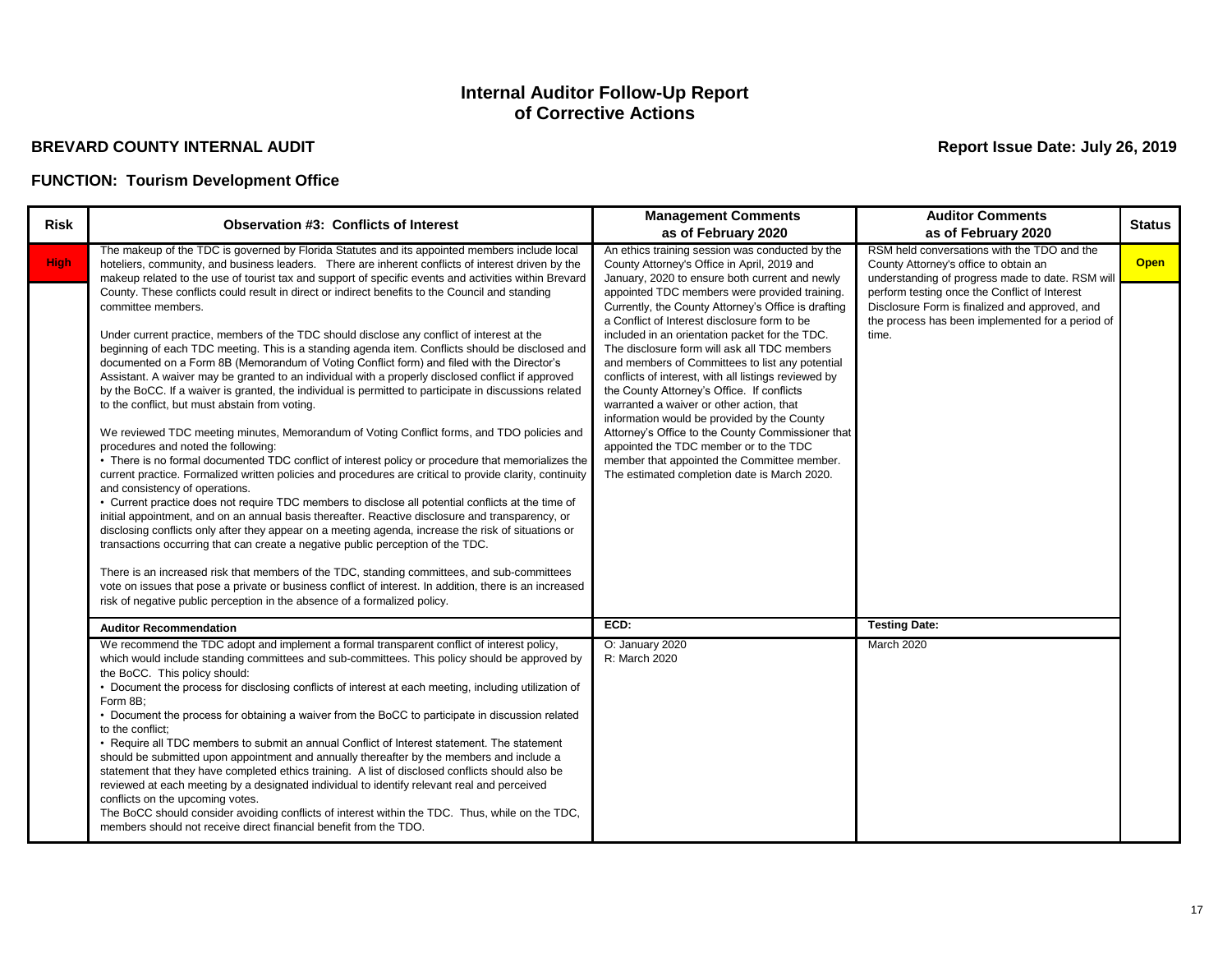# **BREVARD COUNTY INTERNAL AUDIT Report Issue Date: July 26, 2019**

| <b>Risk</b> | <b>Observation #4: TDO Fiduciary Responsibility</b>                                                                                                                                                                                                                                                                                                                                                                                                                                                                                                                                                                                                                                                                                                                    | <b>Management Comments</b><br>as of February 2020                                                                                                                                                                                                                                                                         | <b>Auditor Comments</b><br>as of February 2020                                                                                                                                                                                                                                                                                                                                                                                                                                                                                                                                                                                              | <b>Status</b> |
|-------------|------------------------------------------------------------------------------------------------------------------------------------------------------------------------------------------------------------------------------------------------------------------------------------------------------------------------------------------------------------------------------------------------------------------------------------------------------------------------------------------------------------------------------------------------------------------------------------------------------------------------------------------------------------------------------------------------------------------------------------------------------------------------|---------------------------------------------------------------------------------------------------------------------------------------------------------------------------------------------------------------------------------------------------------------------------------------------------------------------------|---------------------------------------------------------------------------------------------------------------------------------------------------------------------------------------------------------------------------------------------------------------------------------------------------------------------------------------------------------------------------------------------------------------------------------------------------------------------------------------------------------------------------------------------------------------------------------------------------------------------------------------------|---------------|
| High        | During our review of the events related to the 2019 Florida Pro Surf Competition, we noted the<br>TDO's Director at the time served as a full voting seat on the event committee, providing oversight<br>and financial management of the event. The TDO provided approximately \$80,000 in sponsor fees<br>for this event. Thus the Director had the authority to expend funds from the TDO as well as solicit<br>funds as a member of the event committee. It should be noted the TDO Director resigned during<br>the planning phase of the event. Per the County's Conflict of Interest Policy BCC-003, this created<br>a conflict of interest in fiduciary responsibility, both in appearance and in fact, by sitting in an<br>oversight position for both parties. | On 9/17/2019, the County Manager<br>communicated the County's Ethics Policy to all<br>members of TDO staff. Within the<br>communication, TDO staff were advised that no<br>staff member shall serve as a voting member on<br>a board of any organization receiving support<br>from the TDC or Tourism Development Office. | RSM verified that the County Manager<br>communicated, to all employees, the importance<br>of the County's Code of Ethics Policy. Upon<br>review, RSM noted that the following documents<br>were provided within the communication to<br>employees:<br>Brevard County's Ethics Policy - BCC-003,<br><b>Conflict of Interest</b><br>- Florida's Code of Ethics and Public Employees<br><b>Ethics Policy and Preventing Unlawful</b><br>Discrimination and Discriminatory Harassment<br>handbook.<br>RSM noted that all employees were required to<br>sign and date the letter as evidence of their<br>review. This item is considered closed. | <b>Closed</b> |
|             | <b>Auditor Recommendation</b>                                                                                                                                                                                                                                                                                                                                                                                                                                                                                                                                                                                                                                                                                                                                          | ECD:                                                                                                                                                                                                                                                                                                                      | <b>Testing Date:</b>                                                                                                                                                                                                                                                                                                                                                                                                                                                                                                                                                                                                                        |               |
|             | The TDO should follow the County's Conflict of Interest Policy without exception. We recommend<br>re-circulating the policy to TDO staff. The policy prohibits TDO staff from participating in<br>oversight/management roles related to events which are also sponsored by the TDO. Staff could<br>participate in an advisory capacity but should not solicit funds directly. These efforts will avoid<br>conflicts of interest and potentially ethically compromising situations.                                                                                                                                                                                                                                                                                     | Closed.                                                                                                                                                                                                                                                                                                                   | Closed.                                                                                                                                                                                                                                                                                                                                                                                                                                                                                                                                                                                                                                     |               |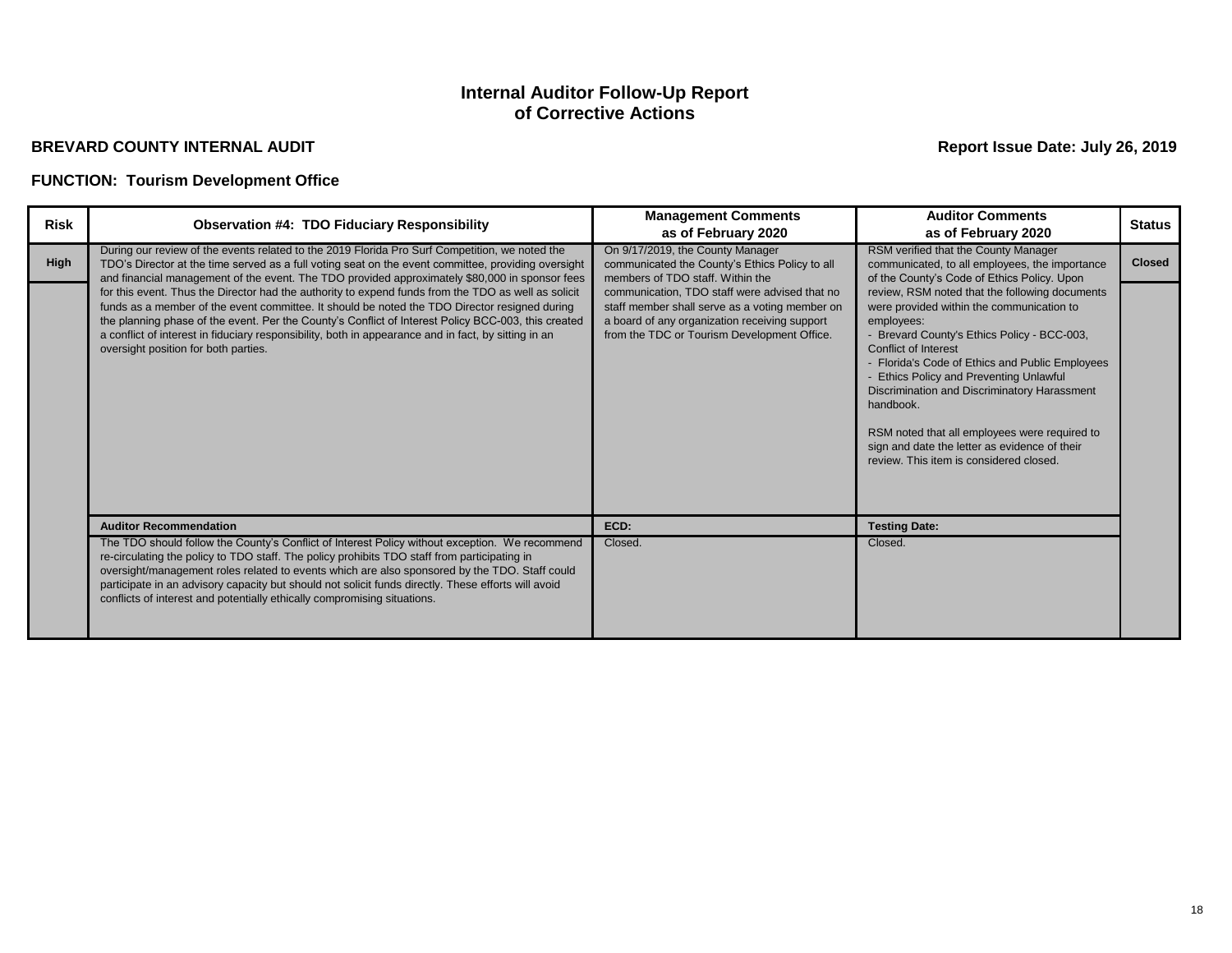# **BREVARD COUNTY INTERNAL AUDIT Report Issue Date: July 26, 2019**

| <b>Risk</b> | <b>Observation #5: Expense Coding</b>                                                                                                                                                                                                                                                                                                                                                                                                                                                                                                                                                                                                            | <b>Management Comments</b><br>as of February 2020                                                                                                                                                                                                                                                                                                                                                                                             | <b>Auditor Comments</b><br>as of February 2020                                                                                                                                                               | <b>Status</b> |
|-------------|--------------------------------------------------------------------------------------------------------------------------------------------------------------------------------------------------------------------------------------------------------------------------------------------------------------------------------------------------------------------------------------------------------------------------------------------------------------------------------------------------------------------------------------------------------------------------------------------------------------------------------------------------|-----------------------------------------------------------------------------------------------------------------------------------------------------------------------------------------------------------------------------------------------------------------------------------------------------------------------------------------------------------------------------------------------------------------------------------------------|--------------------------------------------------------------------------------------------------------------------------------------------------------------------------------------------------------------|---------------|
| <b>High</b> | The TDO utilizes project order numbers to track and monitor individual events. During the testing<br>of the 2019 Florida Pro Surf Competition, we noted approximately \$269k of unrelated marketing<br>and digital advertising invoices were miscoded to the event project number which exceeded the<br>\$160k approved by the TDC for the event. We verified the miscoded invoices were corrected with<br>an adjusting journal entry on 4/24/2019. Misclassification errors increase the risk of distorted<br>expenditure reporting, additional costs incurred for corrections, negative perception risk, and risks<br>to vendor relationships. | The Tourism Development Office has drafted a<br>procedure that addresses the proper way to code<br>purchasing and financial transactions. The TDO<br>also provides staff members with the following<br>documentation for coding reference:<br>• The County Chart of General Ledger<br>Accounts<br>• I/O Listing, as well as fund, cost center, and<br>GL account quick reference list<br>• Fund 1441 Marketing Budget Tracking<br>Spreadsheet | RSM sampled ten (10) expenditures and verified<br>that the General Ledger (G/L) and Internal Order<br>(I/O) numbers were properly coded for each<br>expenditure sampled. This items is considered<br>closed. | <b>Closed</b> |
|             | <b>Auditor Recommendation</b>                                                                                                                                                                                                                                                                                                                                                                                                                                                                                                                                                                                                                    | ECD:                                                                                                                                                                                                                                                                                                                                                                                                                                          | <b>Testing Date:</b>                                                                                                                                                                                         |               |
|             | We reviewed the TDO's draft policy as of July 19, 2019 noting written procedures related to<br>contracting, invoice processing, expense review, coding and monitoring of project budgets. Once<br>approved and implemented, we will perform follow-up procedures to determine the new controls<br>are working effectively.                                                                                                                                                                                                                                                                                                                       | Closed.                                                                                                                                                                                                                                                                                                                                                                                                                                       | Closed.                                                                                                                                                                                                      |               |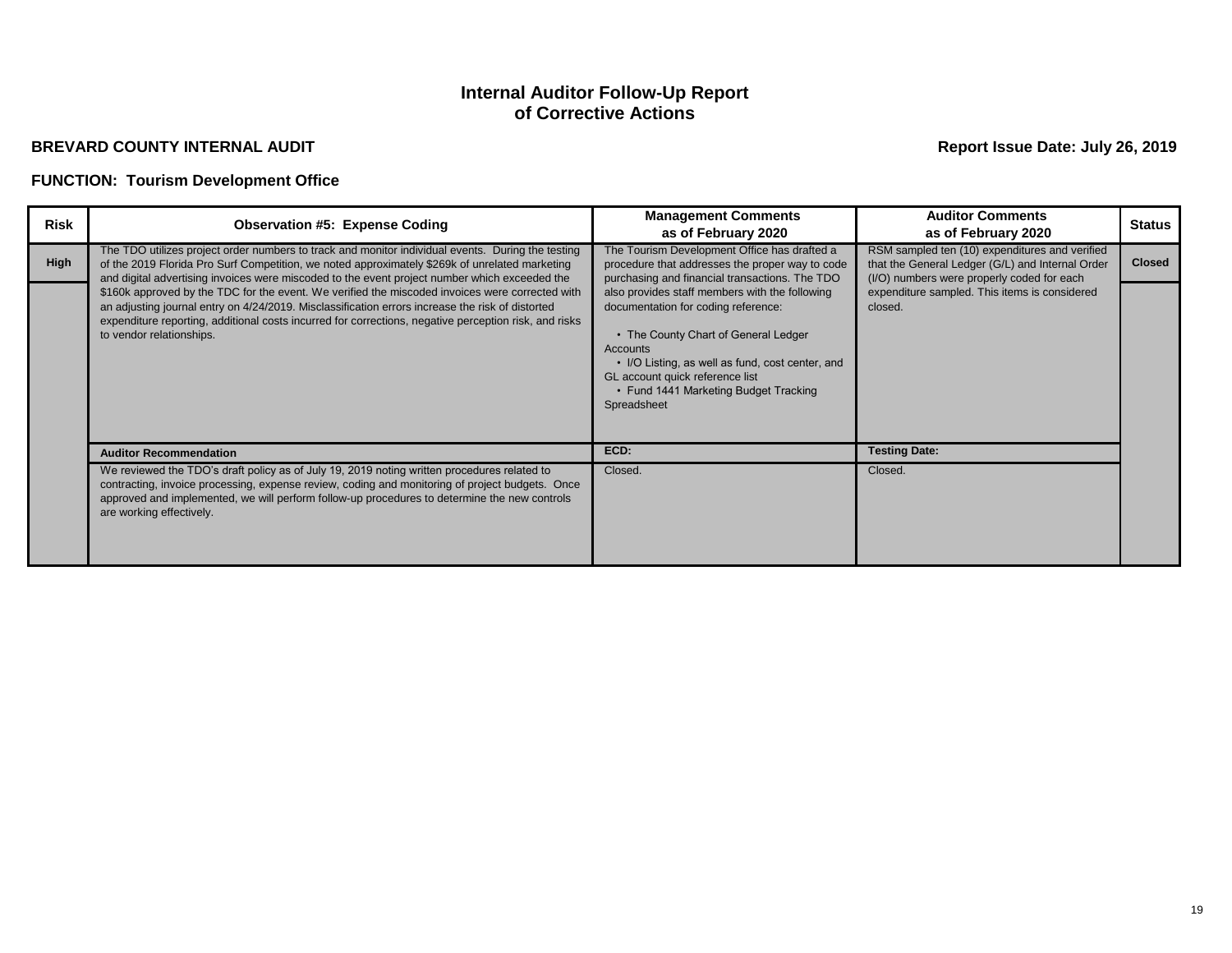# **BREVARD COUNTY INTERNAL AUDIT Report Issue Date: July 26, 2019**

| <b>Risk</b>     | Observation #6: TDC Compliance with Florida Statue and Ordinance                                                                                                                                                                                                                                                                                                                                                                                                                                                                                                                                                                                                                                                                                                                                                                                                                                                                                                                                                                                                                                                                                                                                                                                                                                                                                                                                                                                                                                                                                                                                                                                                                                                                                                                                                                                                                                                                                                                                                                                                                                                                                                       | <b>Management Comments</b><br>as of February 2020                                                                                                                                                                                     | <b>Auditor Comments</b><br>as of February 2020                                                                                                                                                                                 | <b>Status</b> |
|-----------------|------------------------------------------------------------------------------------------------------------------------------------------------------------------------------------------------------------------------------------------------------------------------------------------------------------------------------------------------------------------------------------------------------------------------------------------------------------------------------------------------------------------------------------------------------------------------------------------------------------------------------------------------------------------------------------------------------------------------------------------------------------------------------------------------------------------------------------------------------------------------------------------------------------------------------------------------------------------------------------------------------------------------------------------------------------------------------------------------------------------------------------------------------------------------------------------------------------------------------------------------------------------------------------------------------------------------------------------------------------------------------------------------------------------------------------------------------------------------------------------------------------------------------------------------------------------------------------------------------------------------------------------------------------------------------------------------------------------------------------------------------------------------------------------------------------------------------------------------------------------------------------------------------------------------------------------------------------------------------------------------------------------------------------------------------------------------------------------------------------------------------------------------------------------------|---------------------------------------------------------------------------------------------------------------------------------------------------------------------------------------------------------------------------------------|--------------------------------------------------------------------------------------------------------------------------------------------------------------------------------------------------------------------------------|---------------|
| <b>Moderate</b> | The composition and makeup of the TDC is governed by Florida Statute 125.0104. According to<br>the Statute, the "council shall be established by ordinance (Ordinance 86-25) and composed of<br>nine members who shall be appointed by the governing board. The chair of the governing board of                                                                                                                                                                                                                                                                                                                                                                                                                                                                                                                                                                                                                                                                                                                                                                                                                                                                                                                                                                                                                                                                                                                                                                                                                                                                                                                                                                                                                                                                                                                                                                                                                                                                                                                                                                                                                                                                        | Prior to the expiration of a TDC member's term,<br>the County Manager's Office will communicate<br>with the Commissioner that appointed them of                                                                                       | RSM held conversations with the TDO and the<br>County Manager's office to understand the<br>process for monitoring TDC membership and                                                                                          | <b>Closed</b> |
|                 | the county or any other member of the governing board as designated by the chair shall serve on<br>the council. Two members of the council shall be elected municipal officials, at least one of whom<br>shall be from the most populous municipality in the county or subcounty special taxing district in<br>which the tax is levied. Six members of the council shall be persons who are involved in the tourist<br>industry and who have demonstrated an interest in tourist development, of which members, not<br>less than three nor more than four shall be owners or operators of motels, hotels, recreational<br>vehicle parks, or other tourist accommodations in the county and subject to the tax. The members<br>of the council shall serve for staggered terms of 4 years."<br>In early 2019, it was determined that certain members of the TDC were not in compliance with the<br>term limit of 4 years. Action was taken by the BoCC and 4 new TDC members were appointed.<br>This change creates a challenge for the TDC to have 'staggered' terms as noted in the chart below<br>(3 out of 9 TDC members will turn over in 2019 and 5 out of 9 TDC members will turn over in<br>2022).<br>• Tourist Industry 11-30-2019<br>• Tourist Industry 12-31-2019<br>• County Commissioner 12-31-2019<br>Elected Municipal 1 12-31-2022*<br>Elected Municipal 2 12-31-2022*<br>• Hotelier 1 12-31-2021<br>• Hotelier 2 12-31-2022<br>• Hotelier 3 12-31-2022<br>• Tourist Industry 12-31-2022<br>*Appointment based on term<br>There is inconsistent monitoring and/or oversight of TDC membership for compliance with the<br>Statute and Ordinance, including the eligibility and appropriateness of the TDC membership, term<br>limits, etc. Thus, there is risk that the composition of the TDC as a whole, and/or the eligibility of its<br>individual members, are not in compliance with the Statute and Ordinance. This increases the risk<br>of disruption of the Council, and could lead to negative public perception of the TDC and brings<br>into question the appropriate use of tourism tax dollars as permitted under the provisions of County | any criteria, including timing conditions, that may<br>be required for selecting a new member. For<br>instance, notifying the Commissioner if the<br>position requires a hotelier or a person working<br>within the tourism industry. | compliance with Statute. We obtained the<br>complete listing of TDC Committee Members and<br>verified that the TDC has maintained compliance<br>with communication policies and procedures. This<br>item is considered closed. |               |
|                 | Ordinance 17-24.<br><b>Auditor Recommendation</b>                                                                                                                                                                                                                                                                                                                                                                                                                                                                                                                                                                                                                                                                                                                                                                                                                                                                                                                                                                                                                                                                                                                                                                                                                                                                                                                                                                                                                                                                                                                                                                                                                                                                                                                                                                                                                                                                                                                                                                                                                                                                                                                      | ECD:                                                                                                                                                                                                                                  | <b>Testing Date:</b>                                                                                                                                                                                                           |               |
|                 | We recommend the County Attorney incorporate into the TDC annual workshop an overview of the                                                                                                                                                                                                                                                                                                                                                                                                                                                                                                                                                                                                                                                                                                                                                                                                                                                                                                                                                                                                                                                                                                                                                                                                                                                                                                                                                                                                                                                                                                                                                                                                                                                                                                                                                                                                                                                                                                                                                                                                                                                                           | Closed.                                                                                                                                                                                                                               | Closed.                                                                                                                                                                                                                        |               |
|                 | relevant Florida Statutes and Brevard County Ordinance governing TDC membership. The<br>County Managers Office should communicate with the BoCC if there are openings and seek BoCC<br>direction.                                                                                                                                                                                                                                                                                                                                                                                                                                                                                                                                                                                                                                                                                                                                                                                                                                                                                                                                                                                                                                                                                                                                                                                                                                                                                                                                                                                                                                                                                                                                                                                                                                                                                                                                                                                                                                                                                                                                                                      |                                                                                                                                                                                                                                       |                                                                                                                                                                                                                                |               |
|                 |                                                                                                                                                                                                                                                                                                                                                                                                                                                                                                                                                                                                                                                                                                                                                                                                                                                                                                                                                                                                                                                                                                                                                                                                                                                                                                                                                                                                                                                                                                                                                                                                                                                                                                                                                                                                                                                                                                                                                                                                                                                                                                                                                                        |                                                                                                                                                                                                                                       |                                                                                                                                                                                                                                |               |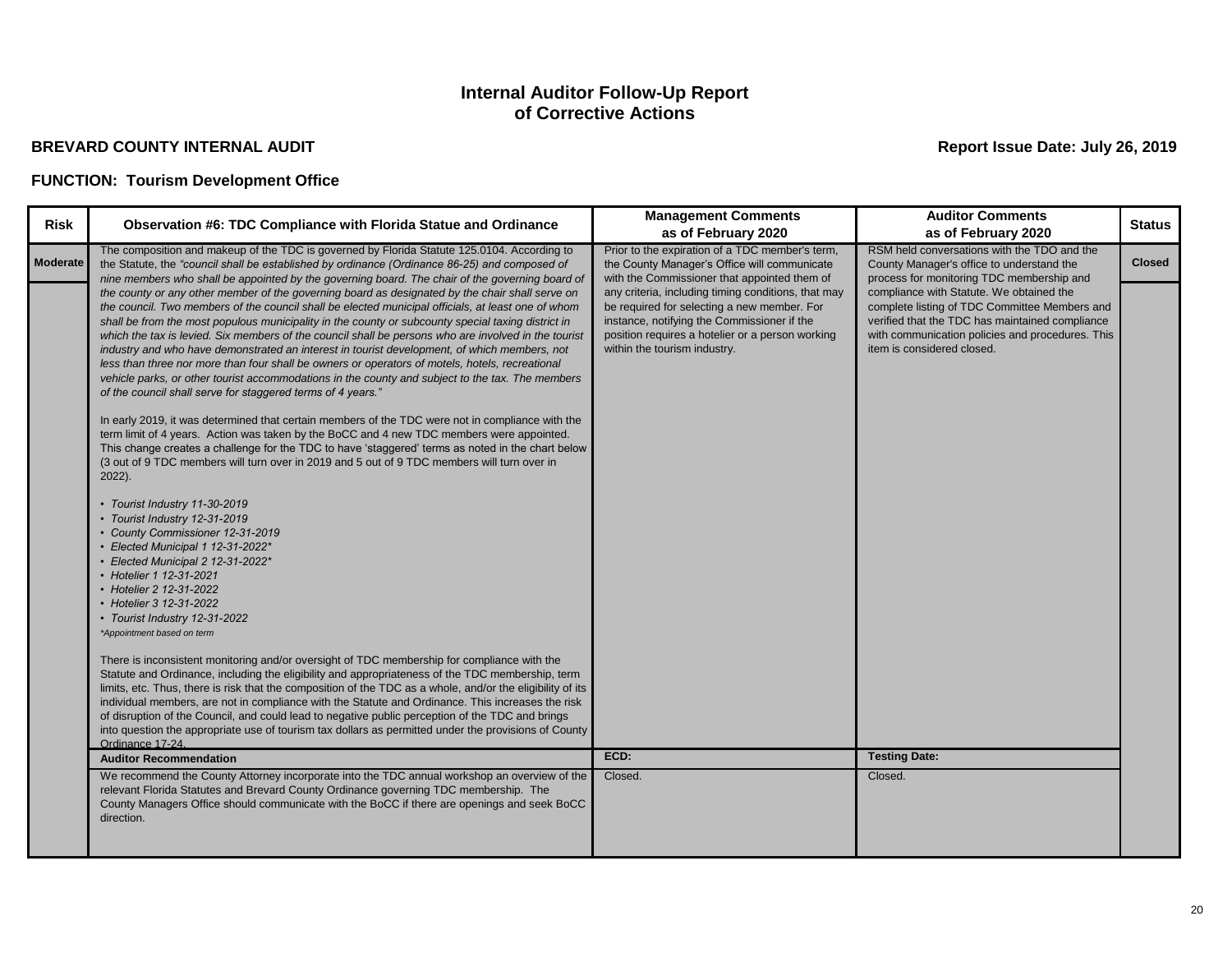# **BREVARD COUNTY INTERNAL AUDIT Report Issue Date: July 26, 2019**

| <b>Risk</b> | <b>Observation #7: Operating Procedures Manual</b>                                                                                                                                                                                                                                                                                                                                                                                                                                                                                                                                                                                                                                                                                                                                                                                     | <b>Management Comments</b><br>as of February 2020                                                                                                                                                                                                     | <b>Auditor Comments</b><br>as of February 2020                                                                                                                                                                                                                   | <b>Status</b> |
|-------------|----------------------------------------------------------------------------------------------------------------------------------------------------------------------------------------------------------------------------------------------------------------------------------------------------------------------------------------------------------------------------------------------------------------------------------------------------------------------------------------------------------------------------------------------------------------------------------------------------------------------------------------------------------------------------------------------------------------------------------------------------------------------------------------------------------------------------------------|-------------------------------------------------------------------------------------------------------------------------------------------------------------------------------------------------------------------------------------------------------|------------------------------------------------------------------------------------------------------------------------------------------------------------------------------------------------------------------------------------------------------------------|---------------|
| Moderate    | We obtained and reviewed the TDO and TDC Operating Procedures Manuals ("OPM"), which<br>were designed in accordance with applicable State Statutes, and County Ordinances and<br>Resolutions as established by the BoCC. During our review of the OPMs we noted that the OPMs<br>are outdated with the last amendment occurring in April of 2008 for the TDO OPM and July 2004<br>for the TDC OPM.<br>Lack of regularly updated OPMs increase the risk that TDO/TDC operations are not in compliance<br>with current State and County regulations. This could create inconsistency in operational practices,<br>legal ramifications as a result of noncompliance, and poor public perception. Furthermore, there<br>are items in the OPMs which may no longer reflect how the TDO/TDC wish to operate and are<br>potentially outdated. | A version of the Operating Procedures Manual<br>was forwarded to Jim Liesenfelt, Assistant County<br>Manager, for final input/suggestions. The ACM<br>made a few suggested edits but found that the<br>document meets County policies and procedures. | RSM obtained a copy pf the updated Operating<br>Procedures Manual from the TDO, as well as<br>confirmation from the County Manager's office<br>that the manual has been reviewed for<br>compliance with County requirements. This items<br>is considered closed. | <b>Closed</b> |
|             | <b>Auditor Recommendation</b>                                                                                                                                                                                                                                                                                                                                                                                                                                                                                                                                                                                                                                                                                                                                                                                                          | ECD:                                                                                                                                                                                                                                                  | <b>Testing Date:</b>                                                                                                                                                                                                                                             |               |
|             | We noted in our review of the January 23, 2019 TDC meeting minutes, a request was made for the<br>TDC to work with the Assistant County Attorney to review the TDC OPM to identify the changes<br>and revisions needed. We encourage the TDC to continue to work with the Assistant County<br>Attorney in updating the OPMs. On a periodic basis (i.e. annually), the TDO/TDC should review<br>their individual manuals and assess whether revisions, updates, and changes are necessary.<br>OPMs should be distributed and available to all TDC members and TDO staff, and should be<br>referred to, utilized, and relied upon as an authoritative guide for tourism operations                                                                                                                                                       | Closed.                                                                                                                                                                                                                                               | Closed.                                                                                                                                                                                                                                                          |               |